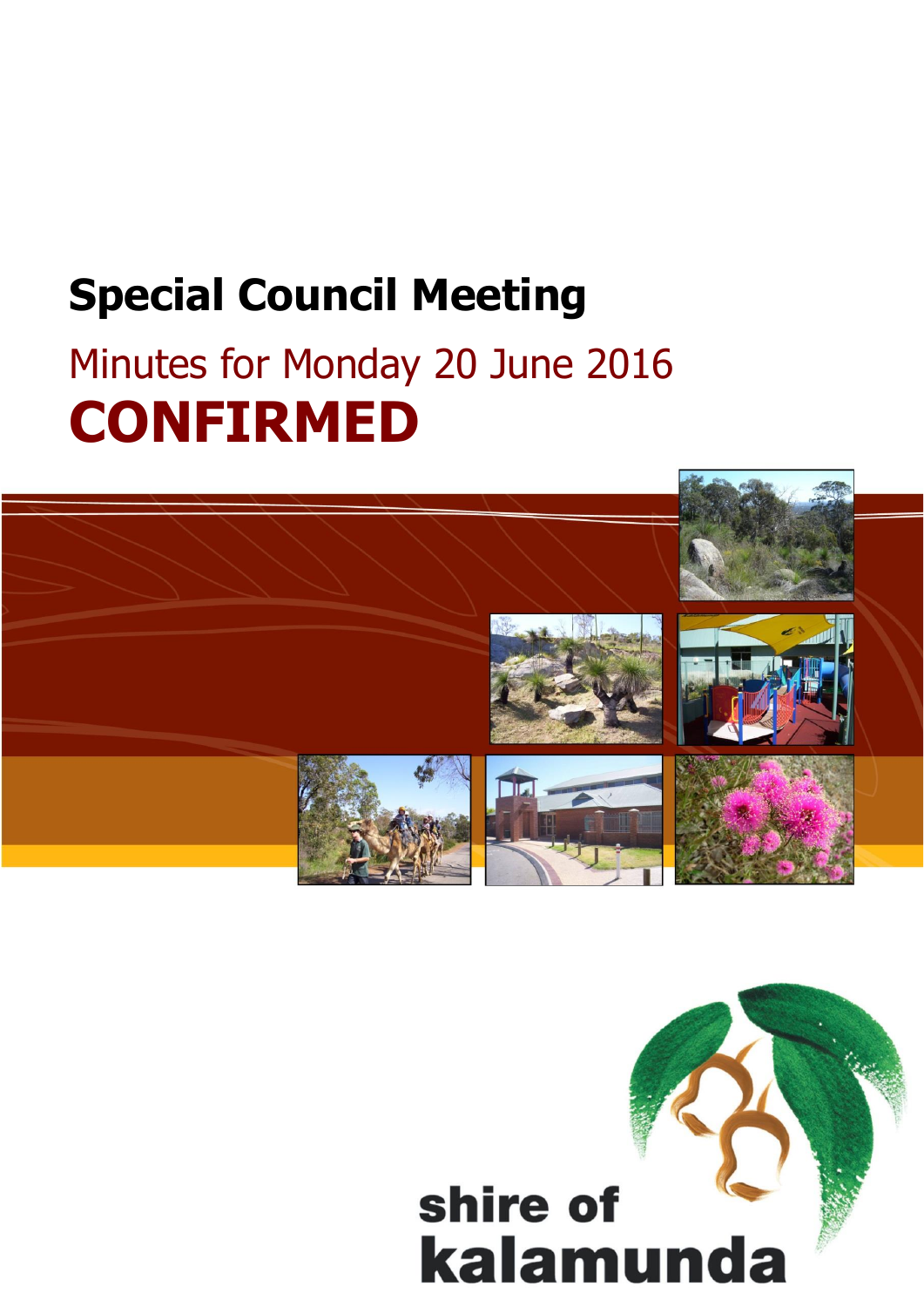# **INDEX**

| 1.0  |         |                                                                 |  |
|------|---------|-----------------------------------------------------------------|--|
| 2.0  |         | ATTENDANCE, APOLOGIES AND LEAVE OF ABSENCE PREVIOUSLY APPROVED3 |  |
| 3.0  |         |                                                                 |  |
| 4.0  |         |                                                                 |  |
| 5.0  |         |                                                                 |  |
| 6.0  |         |                                                                 |  |
| 7.0  |         |                                                                 |  |
| 8.0  |         |                                                                 |  |
|      | SCM 06. |                                                                 |  |
|      |         |                                                                 |  |
| 9.0  |         |                                                                 |  |
| 10.0 |         |                                                                 |  |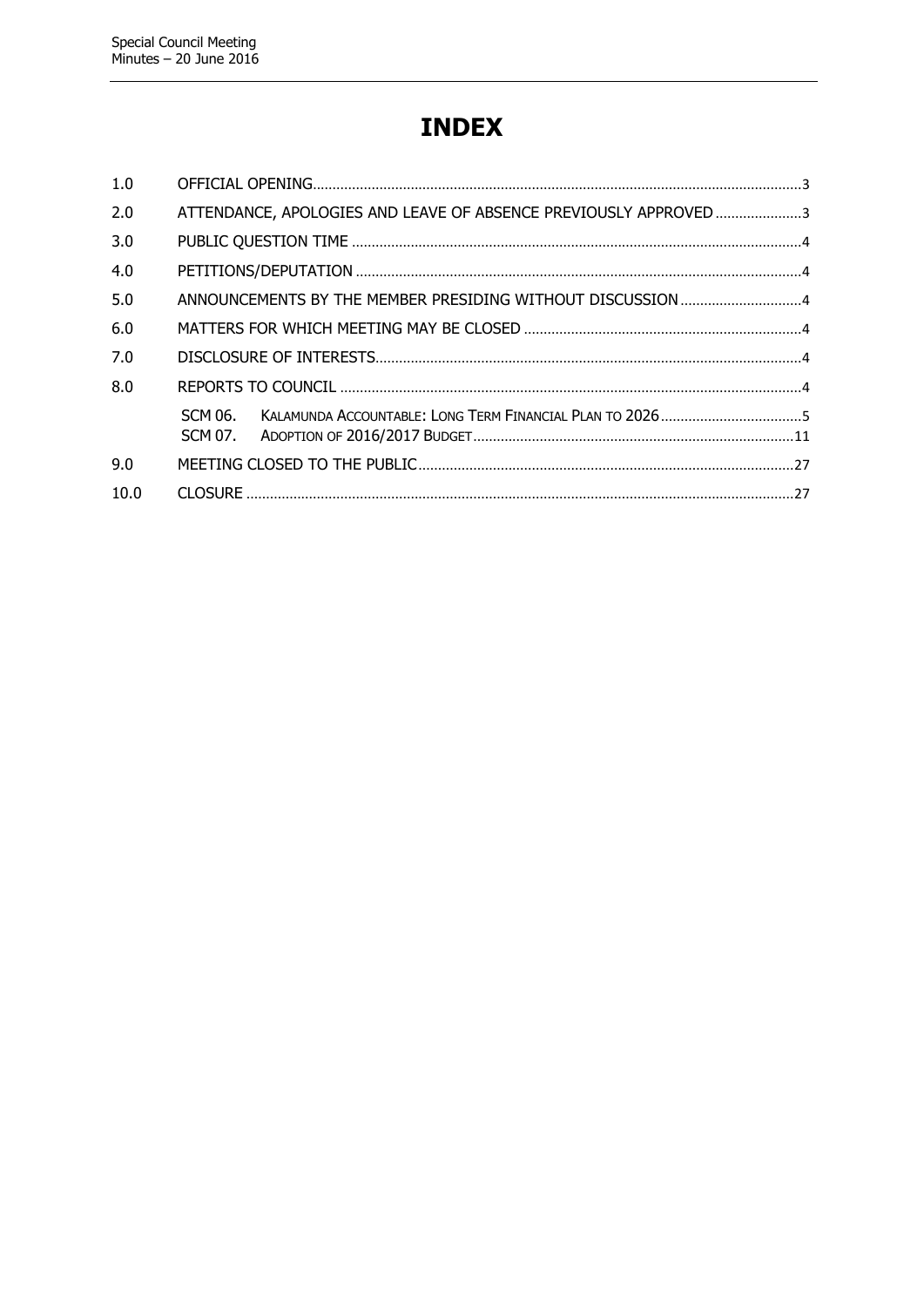# **MINUTES**

# <span id="page-2-0"></span>**1.0 OFFICIAL OPENING**

The Presiding Member opened the meeting at 6.30pm, welcoming Councillors, Staff and Members of the Public Gallery.

#### <span id="page-2-1"></span>**2.0 ATTENDANCE, APOLOGIES AND LEAVE OF ABSENCE PREVIOUSLY APPROVED**

#### 2.1 **Attendance**

#### **Councillors**

Andrew Waddell JP (Shire President) (Presiding Member) North West Ward North Ward Tracy Destree North Ward Simon Di Rosso North Ward Michael Fernie South East Ward John Giardina National South East Ward Geoff Stallard South East Ward Allan Morton Number of South West Ward Brooke O'Donnell South West Ward Noreen Townsend South West Ward

# **Members of Staff**<br>Phonda Hardy

| Rhonda Hardy              | <b>Chief Executive Officer</b>                        |
|---------------------------|-------------------------------------------------------|
| <b>Warwick Carter</b>     | <b>Director Development Services</b>                  |
| Dennis Blair              | Director Infrastructure Services                      |
| Gary Ticehurst            | <b>Director Corporate Services</b>                    |
| Darrell Forrest           | Manager Governance & PR                               |
| <b>Andrew Fowler-Tutt</b> | <b>Manager Development Services</b>                   |
| Rajesh Malde              | <b>Manager Financial Services</b>                     |
| Donna McPherson           | Executive Research Officer to Chief Executive Officer |
| Nicole O'Neill            | <b>Public Relations Coordinator</b>                   |
| Sara Slavin               | PA to Manager Development Services                    |
| Meri Comber               | Governance Officer                                    |

# **Members of the Public** 6

#### **Members of the Press** 0

#### 2.2 **Apologies**

**Councillors**

# 2.3 **Leave of Absence Previously Approved**

Nil.

Sara Lohmeyer North West Ward Dylan O'Connor North West Ward

#### Shire of Kalamunda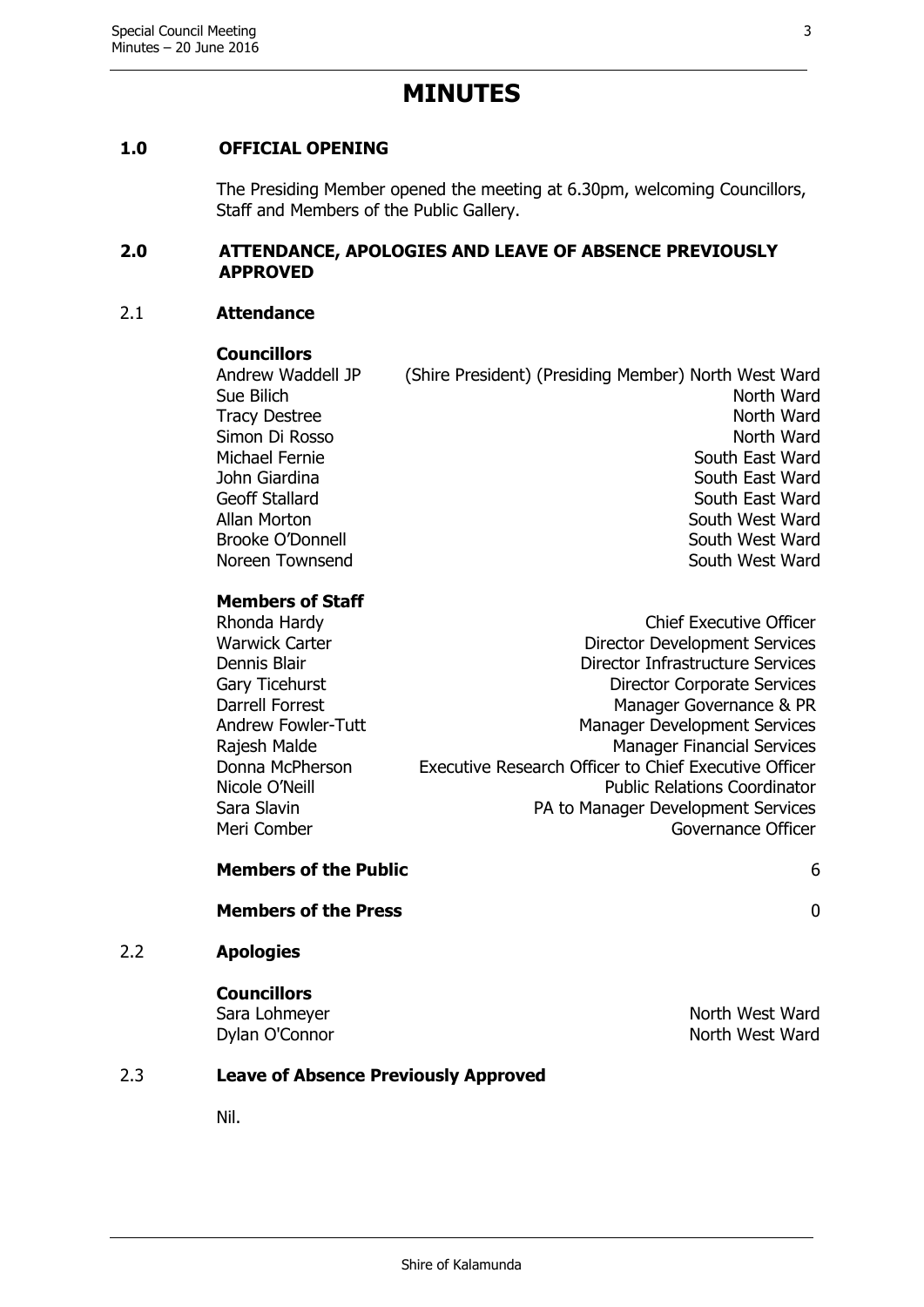#### <span id="page-3-0"></span>**3.0 PUBLIC QUESTION TIME**

A period of not less than 15 minutes is provided to allow questions from the gallery on matters relating to the functions of this meeting. For the purposes of Minuting, these questions and answers are summarised.

3.1 Nil.

# <span id="page-3-1"></span>**4.0 PETITIONS/DEPUTATION**

4.1 Nil.

#### <span id="page-3-2"></span>**5.0 ANNOUNCEMENTS BY THE MEMBER PRESIDING WITHOUT DISCUSSION**

5.1 The Presiding Member noted a great deal of time had been invested by all Councillors and staff in preparation of the budget being presented. In summary there will be an overall surplus of \$3.5M, a moderate rate increase to ratepayers and an investment of over \$15M in capital works for parks, buildings and infrastructure. In addition the Shire has recently secured State and Federal monies to extend CCTV surveillance in identified hot-spots within Shire.

# <span id="page-3-3"></span>**6.0 MATTERS FOR WHICH MEETING MAY BE CLOSED**

6.1 Nil.

# <span id="page-3-4"></span>**7.0 DISCLOSURE OF INTERESTS**

#### 7.1 **Disclosure of Financial and Proximity Interests**

- a. Members must disclose the nature of their interest in matters to be discussed at the meeting. (Section 5.65 of the Local Government Act 1995.)
- b. Employees must disclose the nature of their interest in reports or advice when giving the report or advice to the meeting. (Section 5.70 of the Local Government Act 1995.)
- 7.1.1 Nil.

#### 7.2 **Disclosure of Interest Affecting Impartiality**

- a. Members and staff must disclose their interest in matters to be discussed at the meeting in respect of which the member or employee had given or will give advice.
- 7.2.1 Nil.

# <span id="page-3-5"></span>**8.0 REPORTS TO COUNCIL**

Please Note: declaration of financial/conflict of interests to be recorded prior to dealing with each item.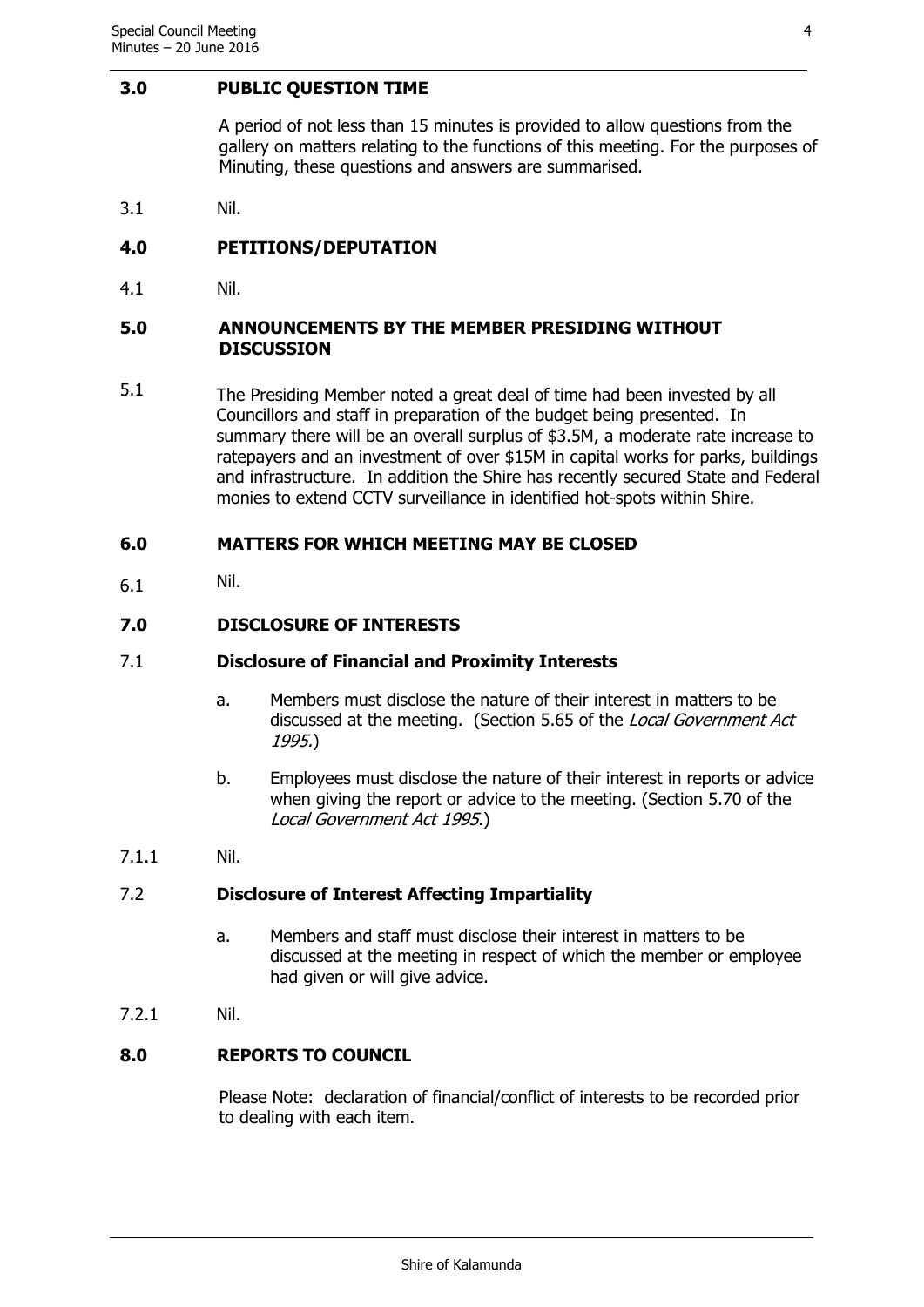**Declaration of financial / conflict of interests to be recorded prior to dealing with each item.**

# <span id="page-4-0"></span>**SCM 06. Kalamunda Accountable: Long Term Financial Plan to 2026**

| <b>Previous Items</b> | N/A                                                         |
|-----------------------|-------------------------------------------------------------|
| Responsible Officer   | <b>Director Corporate Services</b>                          |
| Service Area          | Finance                                                     |
| File Reference        | FI-BUD-014                                                  |
| Applicant             | N/A                                                         |
| Owner                 | N/A                                                         |
| Attachment 1          | Kalamunda Accountable - Long Term Financial Plan<br>to 2026 |

#### **PURPOSE**

1. To adopt the Shire's Long Term Financial Plan to 2026 (LTFP) (Attachment 1).

# **BACKGROUND**

- 2. The Shire of Kalamunda developed a number of Plans in June 2013 which set out the long-term strategic priorities and goals, based on the community's aspirations for the future. A long term financial plan is required to ensure these priorities can be funded in a sustainable manner.
- 3. Kalamunda Accountable is a rolling ten year financial plan. As the Annual Budget is adopted each year, a new year is required to be added to the LTFP. The intention of the LTFP is to indicate the Shire's long term financial sustainability and to allow early identification of financial issues. This will be the fourth year the Shire re-states its LTFP taking into account issues such as changes in priorities, assumptions, funding, borrowings, financial sustainability and legislative changes.
- 4. The LTFP is a required element of the Department of Local Government and Communities Integrated Planning Framework. Its place within the Framework is as an informing document of the Corporate Business Plan. The priority actions and projects set out in the Corporate Business Plan are dependent on the resources allocated within the Financial Plan.
- 5. The LTFP has itself been informed by:
	- The Shire's Local Planning Strategy, which includes projections for development and population growth;
	- The Asset Management Strategy and Plans, which sets out the resource requirements for maintenance of existing assets at expected service levels;
	- The Workforce Plan, which identifies the human resources required to deliver the Shire's normal operations and proposed future actions and projects.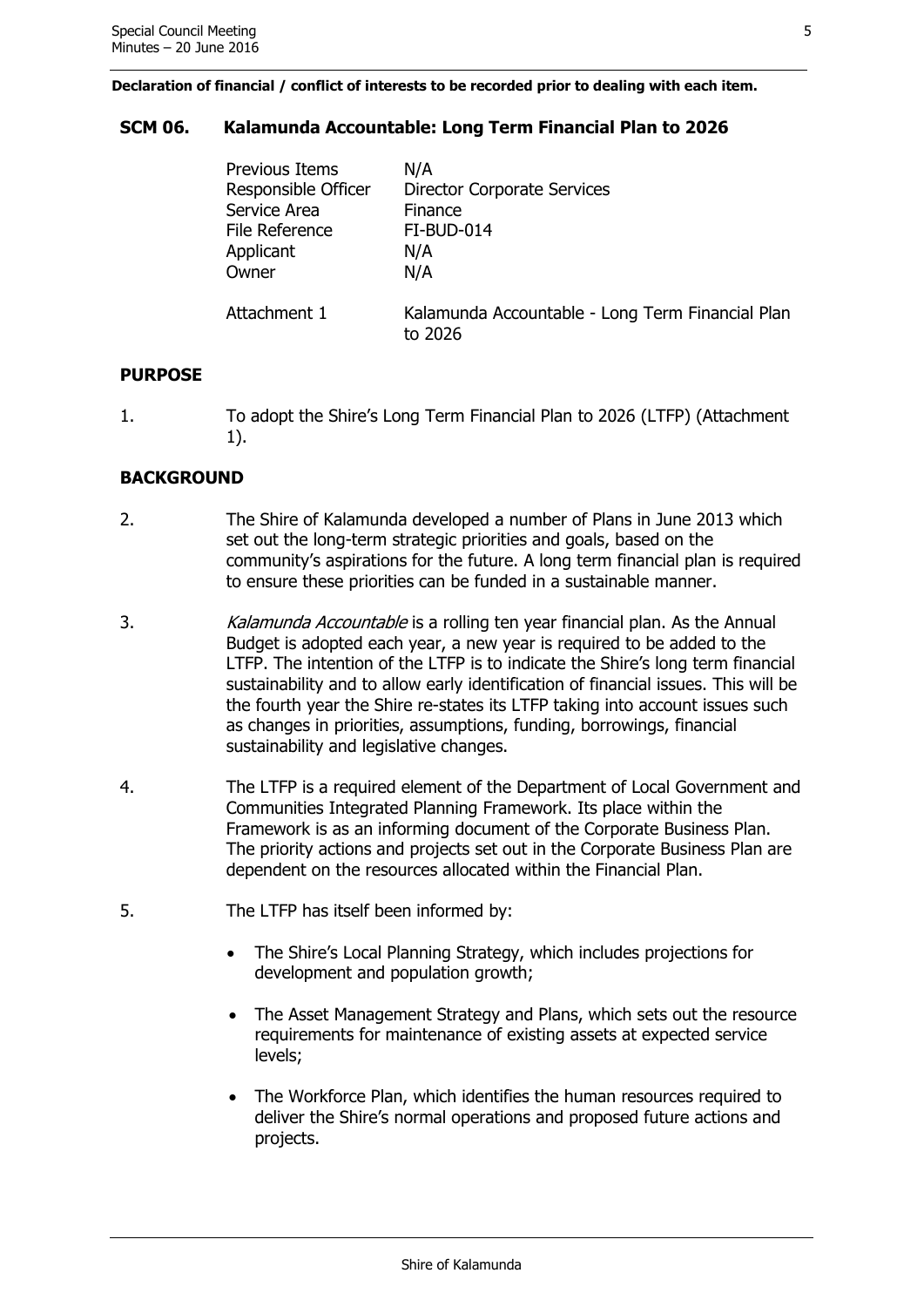#### **DETAILS**

- 6. The LTFP includes seven Key Financial Indicators. These indicators provide a measure of the Shire's sustainability and performance over the ten year span of the LTFP. Targets have been included to allow the projected ratios to be compared against a benchmark figure.
- 7. The LTFP also contains a Rate Setting Statement for the ten years. This sets out the projected revenues and expenditure, the estimated surplus or deficit at the end of each year and the amount that will be required to be raised from Shire Rates.
- 8. The LTFP has been developed on the basis of a number of key assumptions, which are set out in the LTFP. For example, assumptions have been made about the interest rate for investments, inflation rate, and future population growth. The annual review of the LTFP will ensure the projections are as accurate as possible, and the assumptions are reasonable.
- 9. The Integrated Planning Framework requires the LTFP be reviewed in conjunction with reviews to the Strategic Community Plan.

# **STATUTORY AND LEGAL CONSIDERATIONS**

10. All local governments are required to produce a LTFP for the future under s5.56 (1) of the Local Government Act 1995. The Local Government (Administration) Regulations 1996 stipulates the minimum requirements for a LTFP.

# **POLICY CONSIDERATIONS**

11. Council Policy FIN1 – Accounting Policies sets out accounting definitions and parameters.

# **COMMUNITY ENGAGEMENT REQUIREMENTS**

- 12. Public consultation was undertaken to formulate the various strategies which inform this LTFP (for example, the Strategic Community Plan). No specific public consultation was carried out in relation to the LTFP given the nature of the document.
- 13. The Department of Local Government and Communities does not require the Shire to advertise or consult on the LTFP.

#### **FINANCIAL CONSIDERATIONS**

14. Kalamunda Accountable sets a financial framework for the Shire's operations and projects. It includes indicators to measure and monitor the Shire's financial sustainability.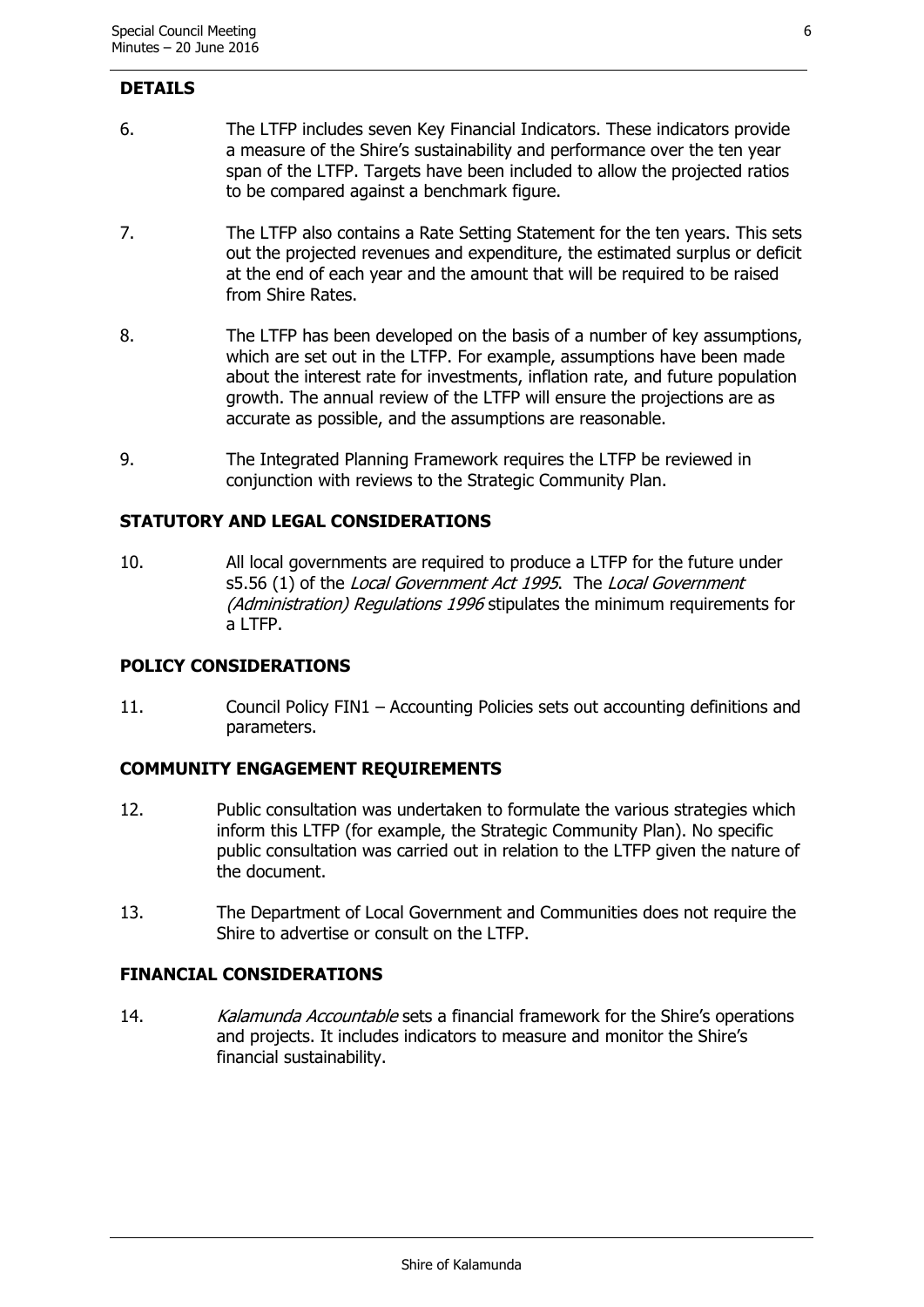# **STRATEGIC COMMUNITY PLAN**

# **Strategic Planning Alignment**

15. Kalamunda Advancing: Strategic Community Plan to 2023

OBJECTIVE 6.8 – To ensure financial sustainability through the implementation of effective financial management, systems and plans.

- Strategy 6.8.1 Develop and regularly review the Long Term Financial Plan for the Shire.
- OBJECTIVE 6.3 To lead, motivate and advance the Shire of Kalamunda.
- Strategy 6.3.1 Develop and implement a wide variety of informing strategies and plans which benefit the community socially, economically and environmentally.

#### **SUSTAINABILITY**

#### **Social Implications**

16. The Shire's LTFP enables funding for planned upgrades, development and ongoing maintenance of Shire's Community Facilities.

#### **Economic Implications**

- 17. The LTFP enables the Shire to model different levels of service and program delivery to set priorities and determine what can be afforded in the short and long term.
- 18. The Financial Sensitivity analyses models the potential effect that changes within the economy will have on the LTFP.

#### **Environmental Implications**

19. The LTFP maintains an environmental Reserve Fund and a direct annual operational Budget over \$1 million per year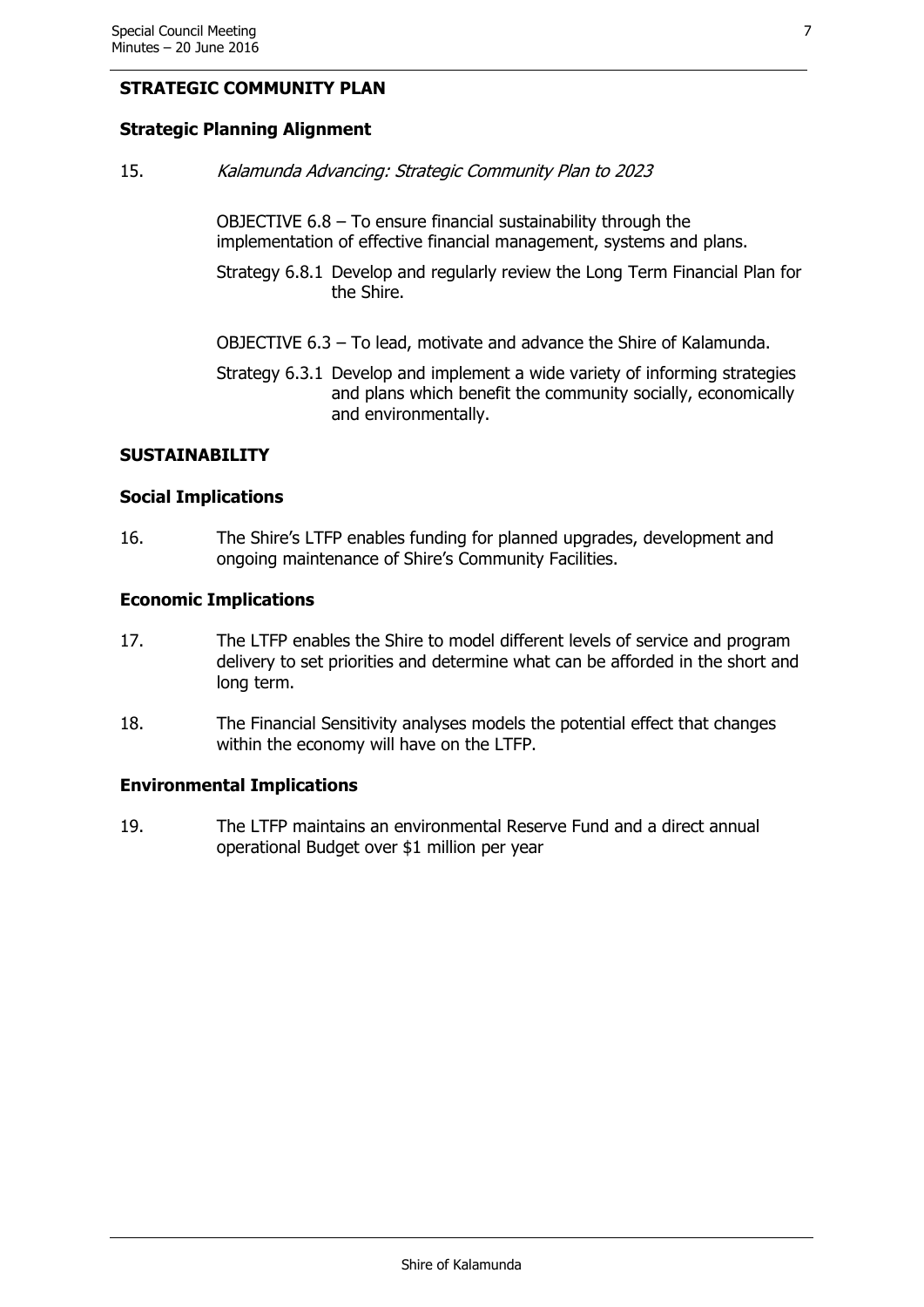# **RISK MANAGEMENT CONSIDERATIONS**

20. A LTFP should allow the early identification of financial issues, so they may be dealt with promptly. The Key Financial Indicators have been included will identify any potential sustainability issues (for example, over-reliance on grants or loans).

| <b>Risk</b>                                                                                 | <b>Likelihood</b> | Consequence | Rating | <b>Action / Strategy</b>                                                                                                                                                                                                                                                                                                                                                                                                     |
|---------------------------------------------------------------------------------------------|-------------------|-------------|--------|------------------------------------------------------------------------------------------------------------------------------------------------------------------------------------------------------------------------------------------------------------------------------------------------------------------------------------------------------------------------------------------------------------------------------|
| Funding<br>budgeted for<br>from State<br>and Federal<br>Government<br>does not<br>eventuate | Possible          | Major       | High   | Grant funded projects<br>will only commence<br>once written<br>commitments are<br>received.                                                                                                                                                                                                                                                                                                                                  |
| Costings for<br>capital works<br>projects have<br>been under-<br>stated                     | Possible          | Major       | High   | <b>Improved Asset</b><br>Management<br>procedures to ensure<br>that project designs<br>are well costed prior<br>to implementation.<br>If revised costings are<br>higher than budgeted,<br>the project budget<br>could either be varied<br>at budget review from<br>internal savings to<br>allow for project to<br>progress if determined<br>critical to the<br>community, deferred<br>to the following year<br>or cancelled. |
| Non-<br>compliance<br>with Financial<br>Regulations                                         | Unlikely          | Major       | Medium | The budget report is<br>scrutinised by the<br>Shire to ensure all<br>statutory<br>requirements are met.                                                                                                                                                                                                                                                                                                                      |

# **OFFICER COMMENT**

21. The LTFP is formulated on the basis the Shire of Kalamunda is operating in a tight economic environment. It is envisaged non-mining services will make up gaps in employment and be even beneficial to the Shire in attracting staff, contracts and resources.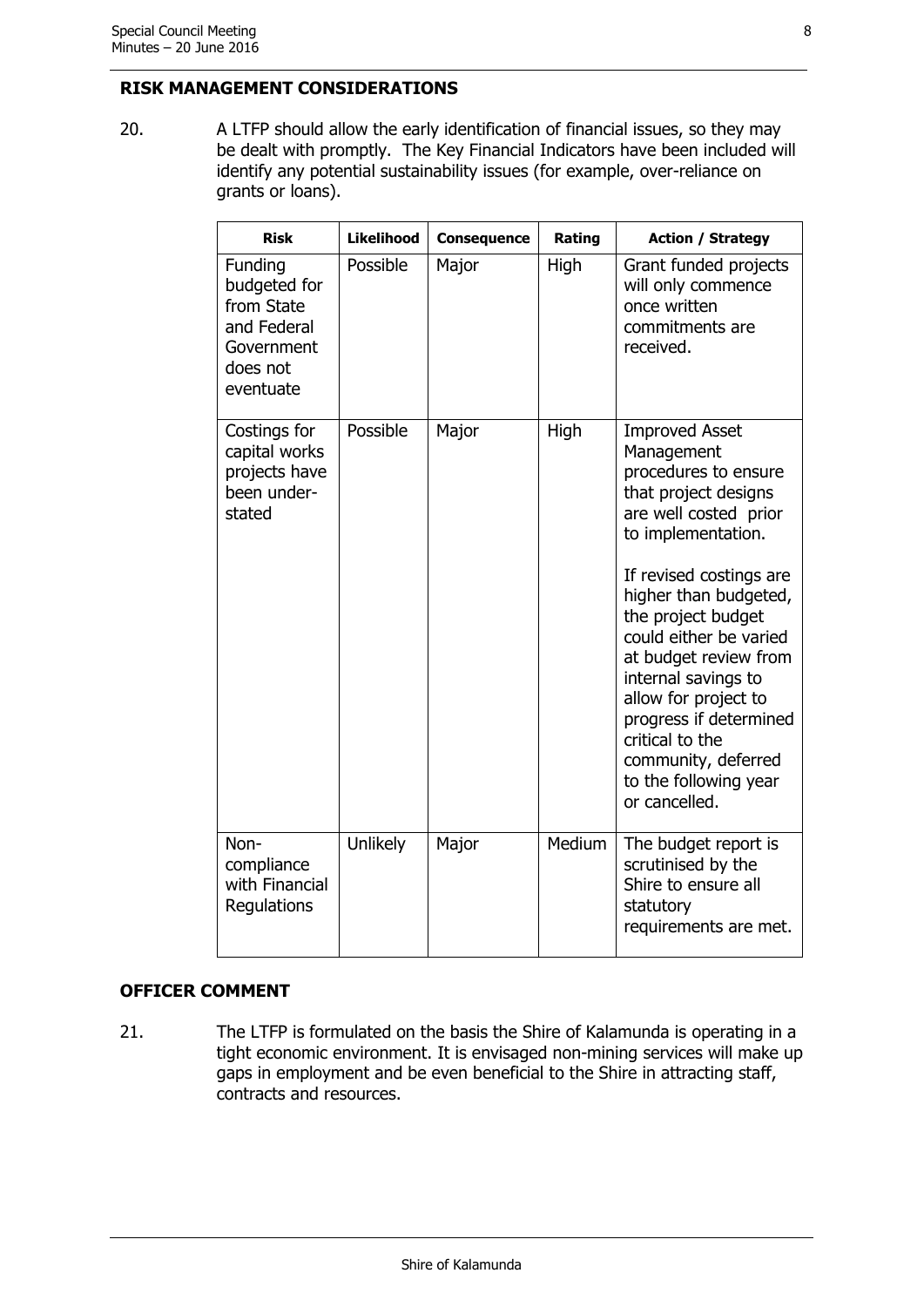# **Voting Requirements: Simple Majority**

# RESOLVED (SCM 97/2016)

That Council:

1. Adopts the amended Kalamunda Accountable: Long Term Financial Plan to 2026 (Attachment 1).

Moved: **Cr Tracy Destree**

Seconded: **Cr John Giardina**

Vote: **CARRIED UNANIMOUSLY (10/0)**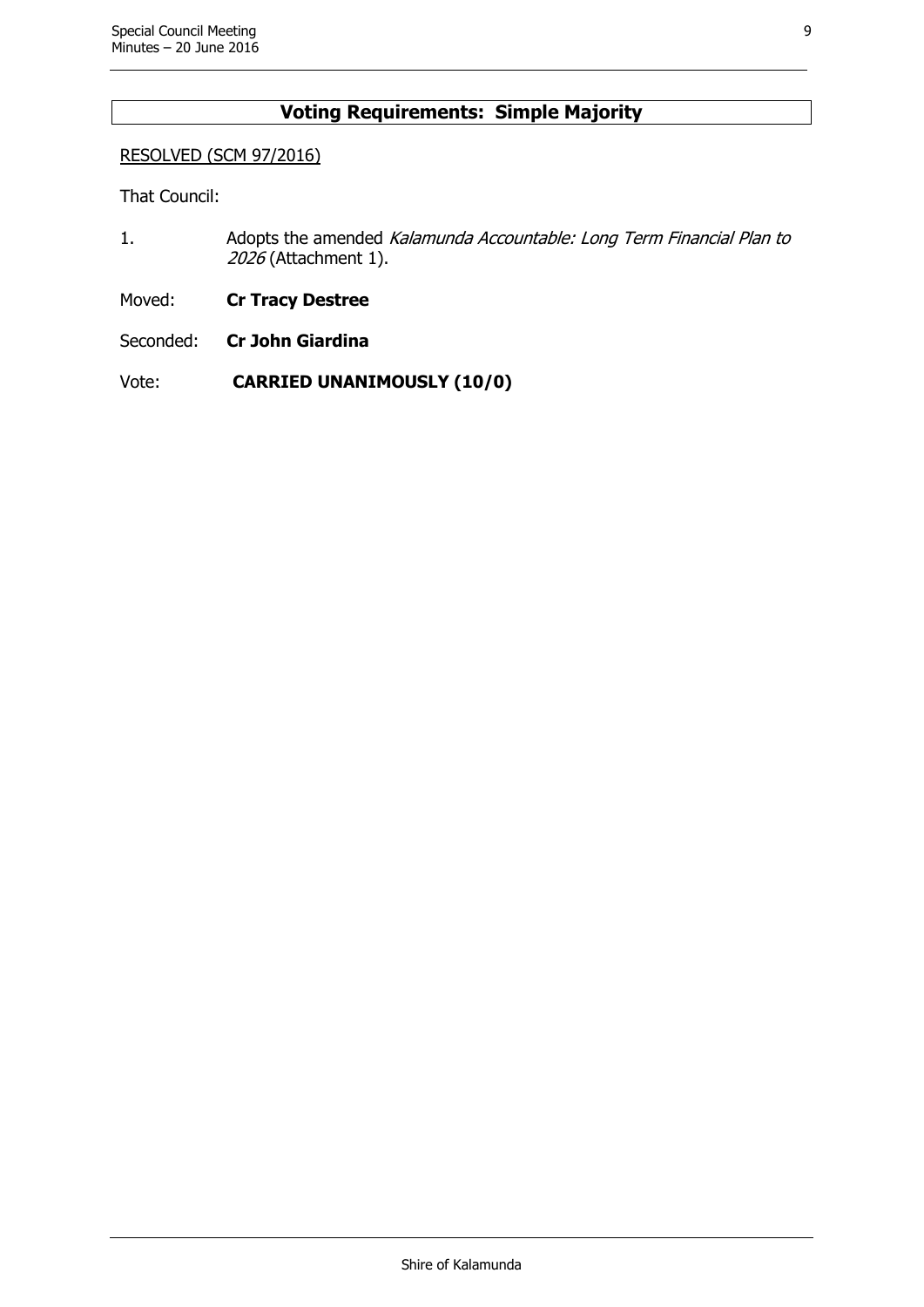# **Attachment 1**

Kalamunda Accountable: Long Term Financial Plan to 2026 [Click HERE to go directly to the document](http://www.kalamunda.wa.gov.au/files/d024456b-2169-4f78-ac90-a62700e29111/Item-6-Att-1-SCM-20-June-2016.pdf)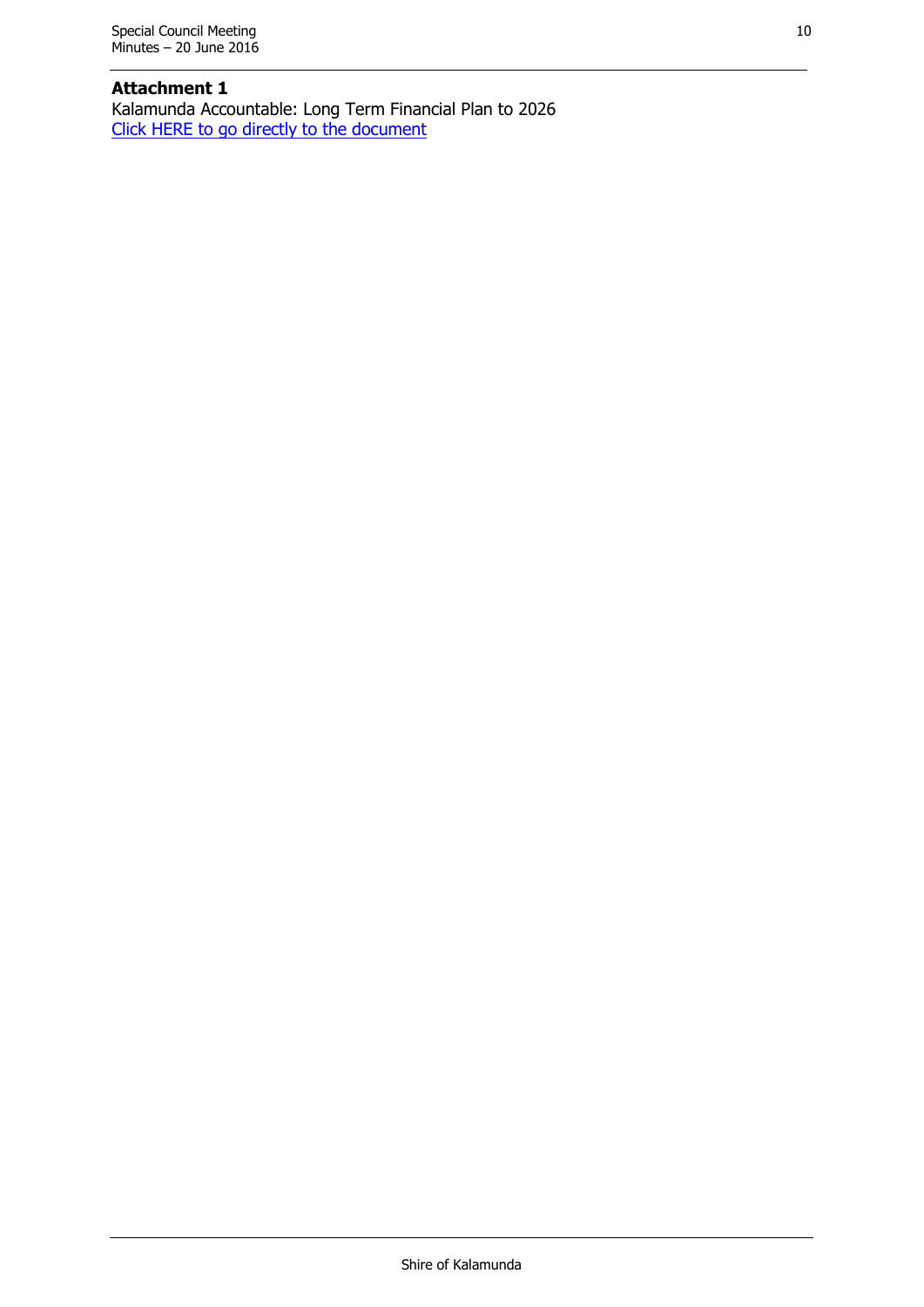**Declaration of financial / conflict of interests to be recorded prior to dealing with each item.**

# <span id="page-10-0"></span>**SCM 07. Adoption of 2016/2017 Budget**

| <b>Previous Items</b><br>Responsible Officer<br>Service Area<br>File Reference | N/A<br><b>Director Corporate Services</b><br>Finance                                                                                                     |
|--------------------------------------------------------------------------------|----------------------------------------------------------------------------------------------------------------------------------------------------------|
| Applicant                                                                      | N/A                                                                                                                                                      |
| Owner                                                                          | N/A                                                                                                                                                      |
| Attachment 1                                                                   | Schedule of Fees and Charges - Community<br>Facilities - 2016/2017 and Schedule of Fees and<br>Charges – Statutory and Regulatory Charges –<br>2016/2017 |
| Attachment 2                                                                   | 2016/2017 Statutory Budget                                                                                                                               |

# **PURPOSE**

1. To adopt the Municipal Fund Budget for the year ended 30 June 2017, representing the Financial Year 2016/2017, together with supporting schedules including striking of the Municipal Fund Rates, adoption of fees and charges and other consequential items arising from the budget papers. (Attachment 1 and 2).

# **BACKGROUND**

2. The draft Budget has been compiled based on the principles and assumptions contained in the Kalamunda Accountable: Long Term Financial Plan (LTFP) to 2026.

These principles and assumptions included:

- Balanced Operating Budget with Reserve Funds being set aside annually.
- Operating and Capital expenditure funded by rates, grants, reserve funds and loan borrowings.
- The net profit or proceeds from land sales are transferred to reserve funds.
- Freehold land for future sale and development accounted for and disclosed separately and shall include all costs of land development.
- Reserves used primarily to fund future capital expenditure or specifically for the purpose for which it was created.
- Operating costs are set either by zero based budgeting principles or in line with CPI.
- Domestic Rubbish Charges set at cost recovery plus overheads and contributions to reserves.
- Interest on Investment calculated at 2.75%.
- Operating Grants based on prior period experiences and available information from funding agencies.
- Fees and Charges based upon statutory requirements or cost recovery indexed by CPI.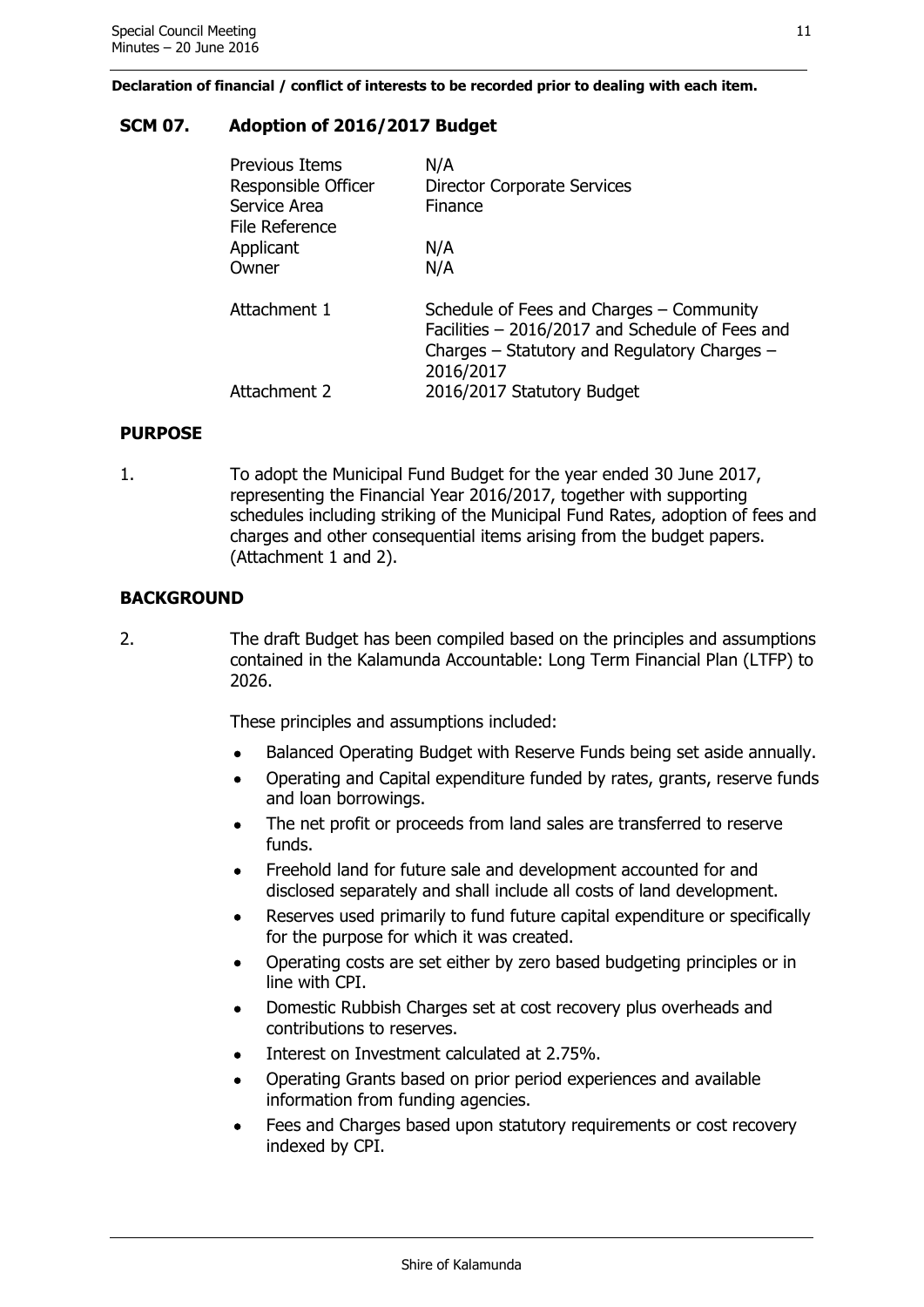- Insurance calculated based on quotation received from the Shire's insurers.
- Salaries and Wages increases set in accordance with Enterprise Bargaining Agreements or contract market rates.
- Workforce growth has been restricted to minimise creation of new positions apart from changes internally for minor re-alignments dependant on resource requirements.
- Future population growth projections for calculating interim rates and planning approval revenues is based on 2-4% projected annual growth rate as detailed in the Kalamunda Accountable: Long Term Financial Plan to 2026.
- 3. The proposed differential rate basis within the Budget was presented to Council at its Budget workshop held on 16 May 2016.
- 4. Council at its meeting on 23 May 2016 resolved to advertise the proposed differential rates in line with the level of rate increase to be at 3% for the General categories, 5% for the Vacant category and 10% for the Commercial/Industrial category. The respective rates in the dollar for the individual categories were advertised by public notice for 2016/2017. Growth in the rates base is predicted to be 0.9%.
- 5. In accordance with Section 6.36 of the *Local Government Act 1995* the Shire advertised its intention to raise differential rates stating the purpose for each rate. This notice was advertised in the local newspaper for 21 days from 27 May 2015. No submissions were received; Section 6.36(4) of the Local Government Act (1995) provides a rate different to that advertised, may be adopted. There are no changes to the advertised rates.
- 6. The 2016/2017 draft Budget has been prepared in accordance with the presentations made to Councillors at a series of Budget Workshops.
- 7. Interest earnings will be significantly lower than the previous year's estimate due to:
	- Lower interest income from deposits with Approved Deposit taking Institutions (ADI's) where the returns are lower than forecasted. The cash rate was reduced by the Reserve Bank of Australia (RBA) in May 2016 by 25 basis points to a new low of 1.75%; and
	- The returns will be further constrained with the state of the Australian economy with an expectation the RBA cash rate will likely reduce by a further 25 to 50 basis points in the 2016/2017 financial year.
- 8. The Budget includes increases in utility charges and interest costs which are a direct result of the State Budget.

Utility costs increases of 4.5% on standard tariffs and street lighting have been partially absorbed by improved negotiation of contracts on contestable sites and retrofitting of some key buildings with more efficient lighting and air conditioning systems.

Interest costs are lower than the previous year which is as a result of no significant increases in the loan portfolio.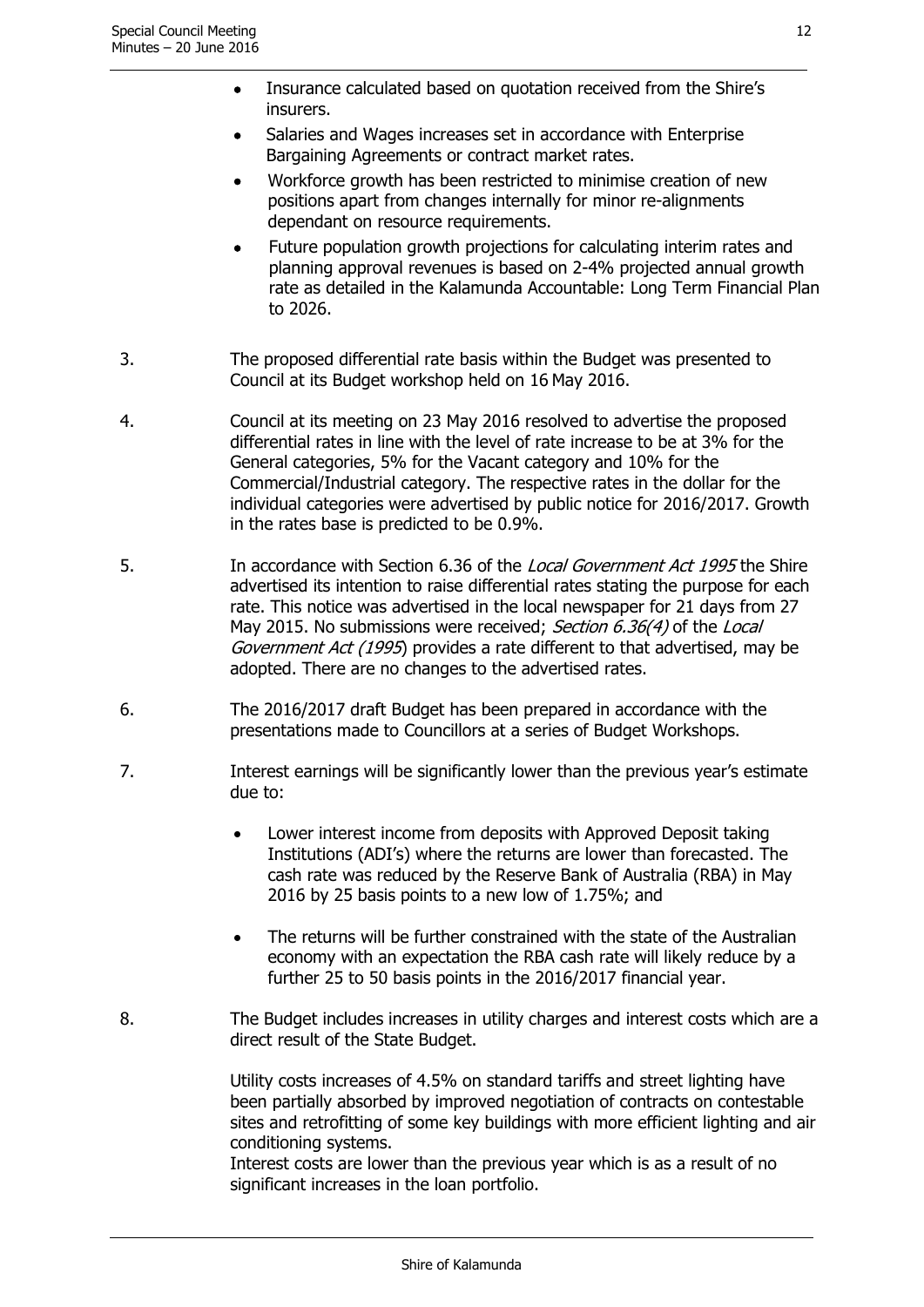- 9. The 2016/2017 estimated operating result stands at a surplus of \$7,429,692 compared to the 2015/2016 Budget cash surplus of \$4,775,611. The return to a budget operating surplus has been achieved through the leadership taken by the Council in maintaining strong control over growth in operating expenditure and growing revenue streams.
- 10. Notwithstanding the forecast proceeds from land sales, it is still necessary, in the interim, that operating costs be funded from rate income. It should be noted that the Shire's rate in the dollar is still competitive as noted by the table below.

The major change in the categories is the merger of the industrial and commercial categories into one, now called Industrial/Commercial GRV. The combined category makes up 594 properties out of a total of 22,602 or 2.6% of the total rate base. This move will improve administrative efficiency.

11. Rates comparison table:

|                       | Rate in<br><b>Dollar</b>                    |      |                                        |            |                                                  |            |                                                   |       |
|-----------------------|---------------------------------------------|------|----------------------------------------|------------|--------------------------------------------------|------------|---------------------------------------------------|-------|
|                       | Kalamunda<br><b>Advertised</b><br>2016/2017 |      | Swan<br><b>Advertised</b><br>2016/2017 |            | <b>Belmont</b><br><b>Advertised</b><br>2016/2017 |            | <b>Armadale</b><br><b>Advertised</b><br>2016/2017 |       |
|                       |                                             | Min  |                                        | <b>Min</b> |                                                  | <b>Min</b> |                                                   | Min   |
|                       | <b>Cts</b>                                  | (\$) | <b>Cts</b>                             | (\$)       | <b>Cts</b>                                       | (\$)       | <b>Cts</b>                                        | (\$)  |
| <b>GRV General/</b>   |                                             |      |                                        |            |                                                  |            |                                                   |       |
| <b>Residential</b>    | 5.6892                                      | 865  | 6.7751                                 | 845        | 4.6289                                           | 790        | 8.265                                             | 1,117 |
|                       |                                             |      |                                        |            |                                                  |            |                                                   |       |
| <b>GRV</b>            |                                             |      |                                        |            |                                                  |            |                                                   |       |
| Commercial/Industrial | 6.2326                                      | 1080 | 8.2835                                 | 1340       | 5.3695                                           | 930        | 9.010                                             | 1,117 |
|                       |                                             |      |                                        |            |                                                  |            |                                                   |       |
| <b>GRV Vacant</b>     | 7.6125                                      | 730  | N/A                                    |            | N/A                                              |            | N/A                                               |       |

# **DETAILS**

12. The Rate Setting Statement for the period ending 30 June 2017 shows the Shire's expenses have increased by 2.7% or \$1,505,645 compared to last year's budget.

| \$57,229,029 |
|--------------|
| \$55,275,913 |
| \$55,723,384 |
|              |

- 13. Increases for all rates (including ex-gratia rates) will generate rate revenue of \$34.39 million. This represents the Shire's largest single source of funds and is essential for the Shire to deliver services, undertake capital works and to maintain the current level of maintenance of community facilities and reserves.
- 14. It should be noted that based on the updated Unimproved Value (UV) categories, Landgate have determined an overall decrease in values averaging 0.03%.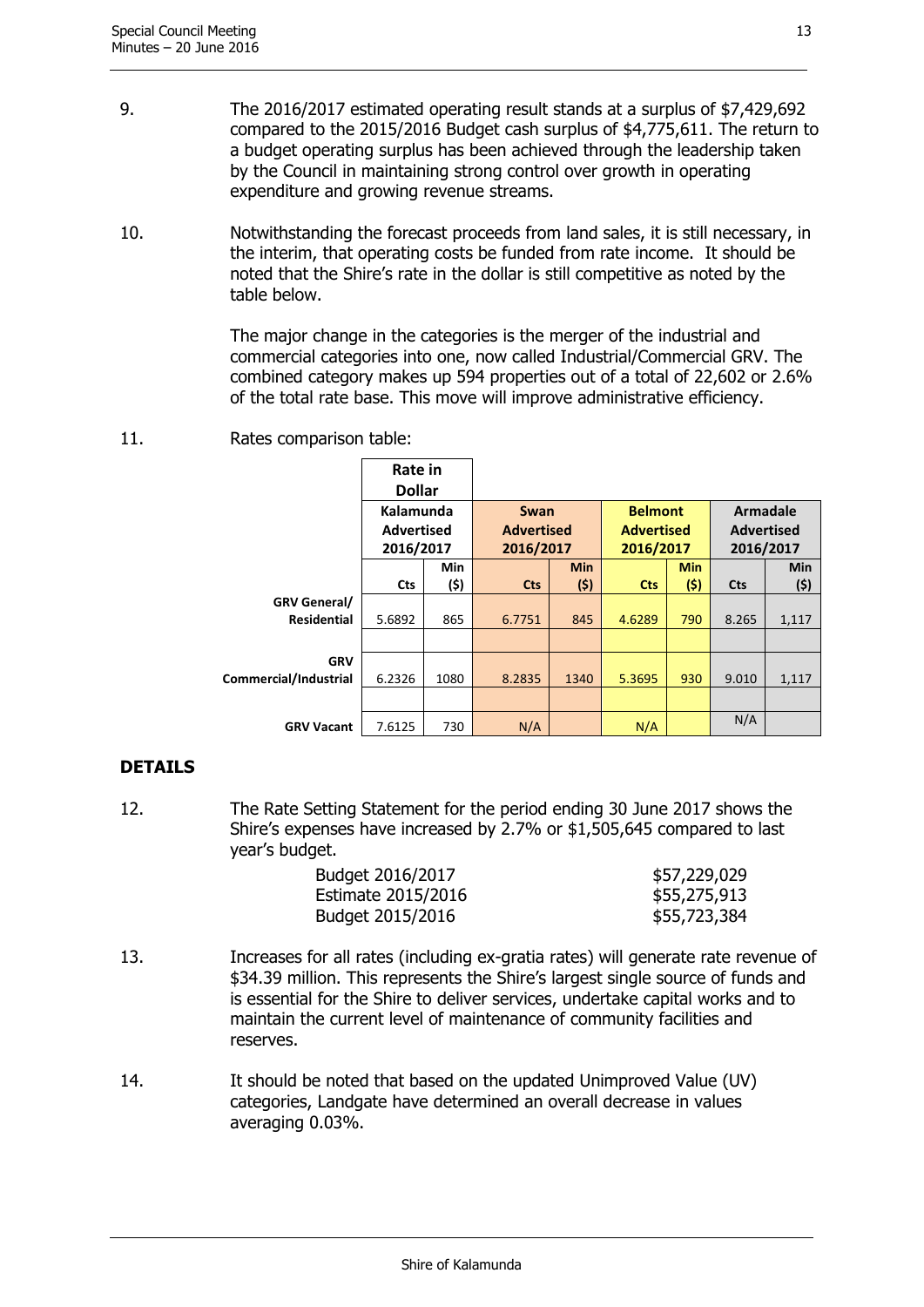- 15. A new rates category which had been introduced in the 2013/2014 year for Vacant land continues with a rate in the dollar of 7.6125 cents. This was introduced to encourage development on vacant land within the Shire and the effects are being noted with a 17% reduction in the number of properties in this category over the last year.
- 16. The threshold for capitalisation of assets has been maintained at \$3,000 to better reflect the redundancy that occurs in technology and also the cost of assets in the current market.
- 17. Specific comments on some elements of the draft 2016/2017 Budget are as follows:
	- i. Adoption of Percentage for Reporting Material Variances each financial year, a local government is to adopt a percentage or value, calculated in accordance with Australian Accounting Standards, to be used in statements of financial activity for reporting material variances. The level proposed for 2016/2017 is 10% or \$50,000 whichever is the greater.
	- ii. The Budget makes provision for a short term loan for \$500,000 to pay for technical studies required for the Forrestfield North area. The area will be undergoing a significant transformation with higher density housing and light industrial commercial zones. These will align with the Gateway Project and the new Forrestfield public train line.
	- iii. The Capital Works Program has some key projects which are listed below:
		- Parks projects including:  $$3,101,287$

- $\circ$  Hartfield Park Hockey fields
- o Jacaranda Springs Reserve
- o Stirk Park Masterplan
- o Bibbulman Track Terminus Link
- $\circ$  Kostera Oval drainage/embankment
- o Alan Anderson Park restoration
- $\circ$  Kalamunda Club synthetic green
- o Reticulation renewal various
- Buildings projects including: \$4,024,795

- o Kalamunda District Library upgrade
- o Hartfield Park Recreation Centre floor upgrade
- $\circ$  Maida Vale Reserve Norm Sadler Pavilion upgrade
- $\circ$  Hills BMX Club facilities upgrade
- $\circ$  Hartfield Park refurbish soccer clubrooms
- $\circ$  Hartfield Park refurbish hockey clubrooms
- Major road construction projects including: \$3,430,565
	- o Wittenoom Road Traffic Calming
	- o Wandoo Road Traffic Treatments
	- o Abernethy Road/Grogan Intersection
	- o Kalamunda Road/Abernethy Road
	- o Railway Road/Elizabeth Street
	- o Adelaide Street Traffic Treatments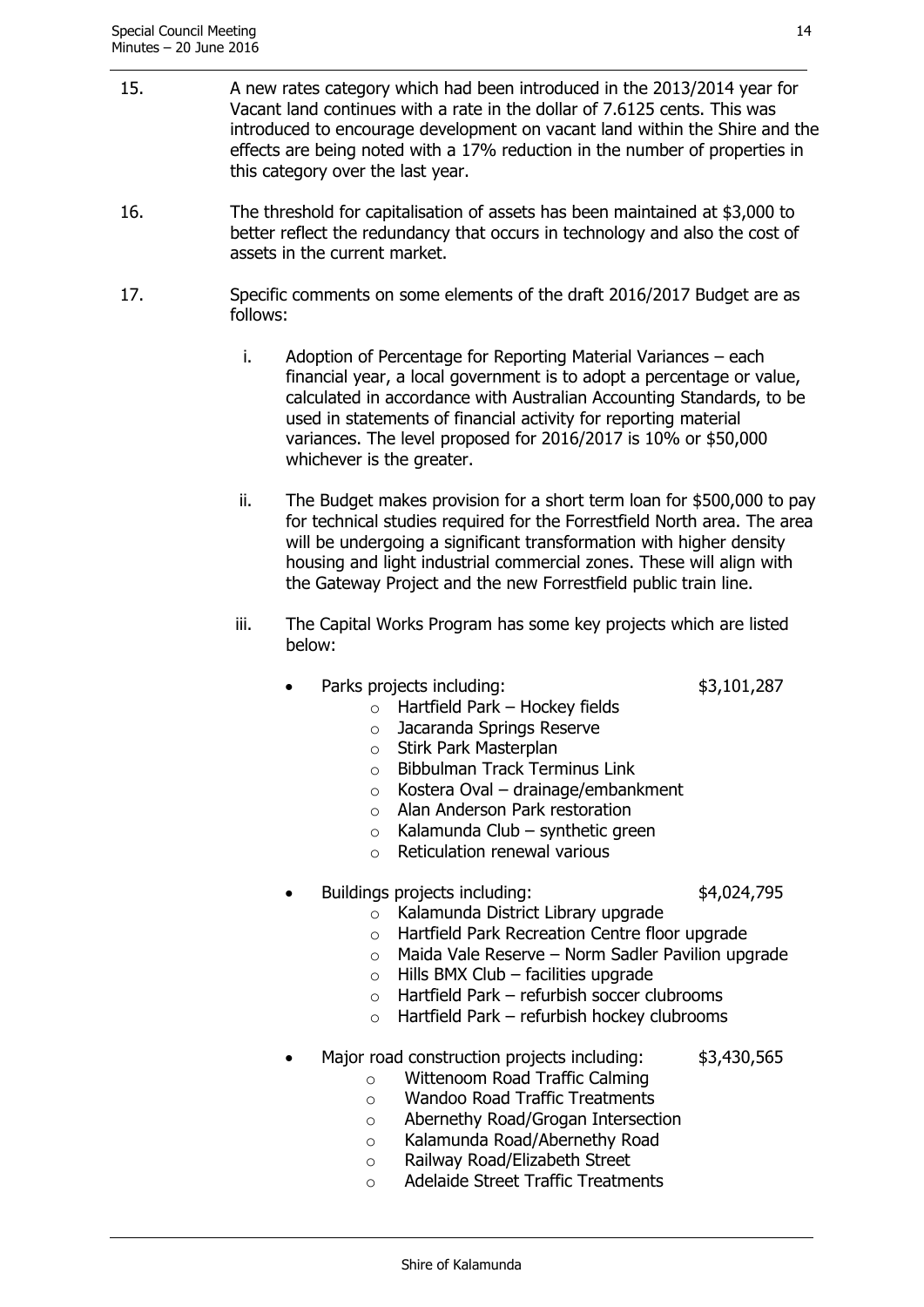- o Mundaring Weir Road Reconstruction
- o Abernethy Road Dual Carriageway Design
- o Kalamunda Town Centre Streetscape
- o Welshpool Road wire rope
- o Various road resurfacing projects
- Major drainage Kalamunda Town Centre \$1,000,000
- iv. Sanitation and Household Refuse Rubbish Rate. Details of the costs of this service are shown separately in the attached Budget. Both the standard and the pensioner charges have increased by 4.7% and 8.9% to \$510 and \$280 respectively. These increases are primarily necessitated by the significant increase by the State Government of the landfill levy on putrescible waste to \$60/Tonne from \$50/Tonne, inert waste to \$50/Tonne from \$40/Tonne effective from 1 January 2016.

The 50% pensioner discount, which was capped in 2015/2016, results in the rebate of \$230 being retained and is funded through an increase in the waste charge to all non-pensioner properties. This ensures the waste budget is cost neutral and not funded from the rates levied.

It is proposed to continue with the unlimited free tip passes for residential properties. The vouchers allow for waste to be taken to the Walliston Transfer Station or Red Hill Landfill Site in trailers (6x4), utilities or vans.

The Shire is also investing in new equipment to bring about:

- More efficiencies in the separation, movement and compaction of materials collected at the transfer station;
- Improved recycling at community groups, clubs and reserves.
- v. Significant Reserve Fund movements back to Municipal Funds are for:

| Waste Management                            | \$198,596 |
|---------------------------------------------|-----------|
| Building and maintenance projects           | \$510,333 |
| Forrestfield Industrial Area Scheme Stage 1 | \$618,978 |

Asset Enhancement Reserve **\$130,856** 

Estimated Year End Position – 30 June 2016 - The estimated unaudited year end (2015/2016) position is a cash surplus of \$3,282,233 against an opening position of a surplus of \$4,968,115 which shows the Shire is operating on a sustainable basis.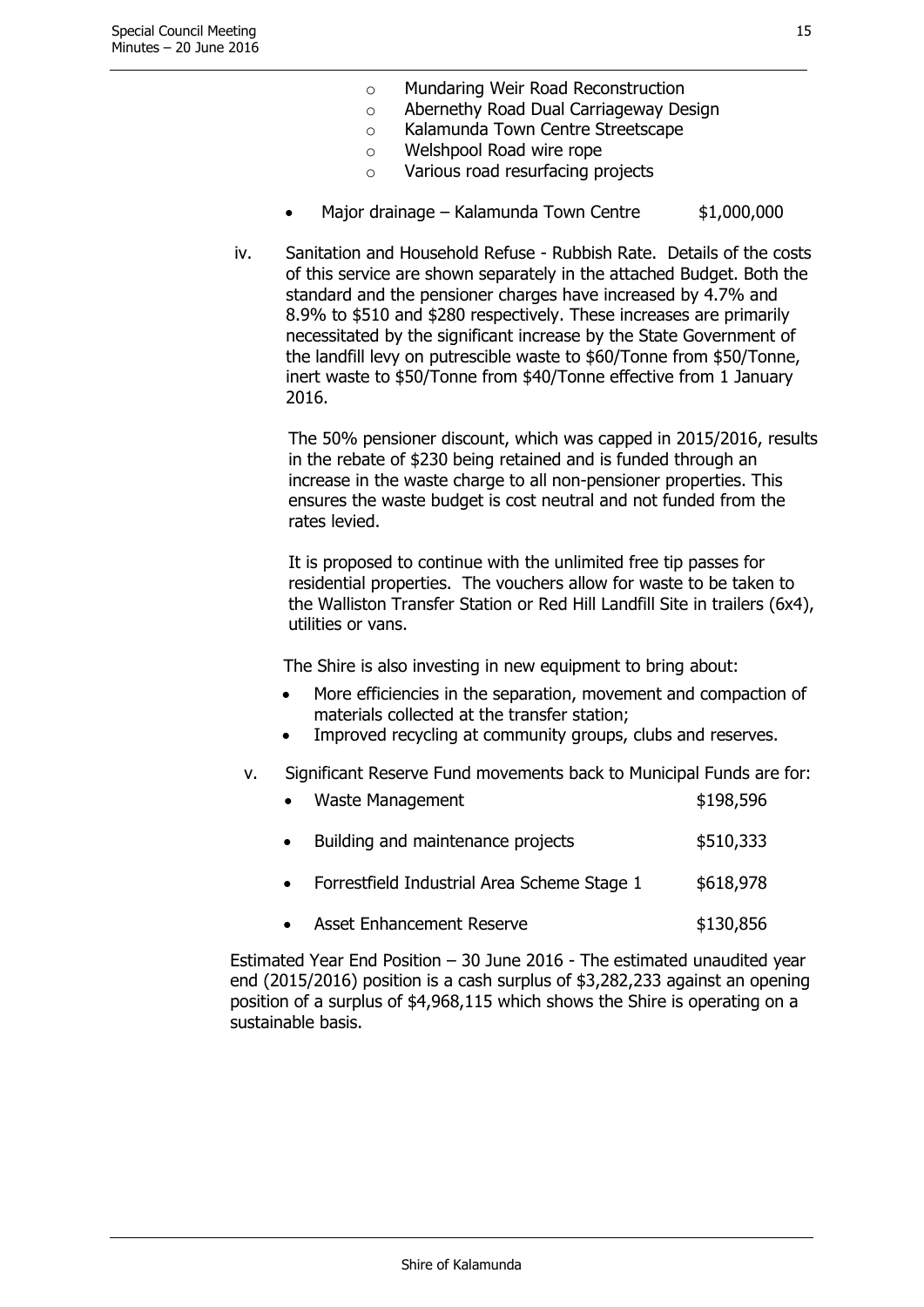## **STATUTORY AND LEGAL CONSIDERATIONS**

- 18. Section 6.2 of the Local Government Act 1995 requires a local government to adopt its budget prior to 31 August each year.
- 19. Divisions 5 and 6 of Part 6 of the Local Government Act 1995 refers to the setting of budgets and the raising of rates and fees and charges. The 2016/2017 Budget, as presented, is considered to meet these statutory obligations.

# **POLICY CONSIDERATIONS**

20. The Budget has been developed based on the principles contained in the Kalamunda Accountable: Long Term Financial Plan to 2026.

# **COMMUNITY ENGAGEMENT REQUIREMENTS**

- 21. The Shire has met its statutory obligations with respect to community consultation whereby a Notice of Intention to Levy Differential Rates was advertised in the local newspapers on 27 May 2016.
- 22. A period of 21 days was provided for public comment concluding on 17 June 2016. At the date of publishing the agenda for the Adoption of the Budget no submissions have been received.
- 23. Specific financial implications are as outlined in the Detail section of this report and in the attached 2016/2017 Budget document.

# **STRATEGIC COMMUNITY PLAN**

#### **Strategic Planning Alignment**

24. Kalamunda Advancing: Strategic Community Plan to 2026

OBJECTIVE 6.8 To ensure financial sustainability through the implementation of effective financial management, systems and plans

Strategy 6.8.1 Develop and regularly review the Long Term Financial Plan for the Shire.

# **SUSTAINABILITY**

#### **Social Implications**

25. The Budget has been developed to align with the prioritised needs of community infrastructure and services. Long term plans such as the Strategic Asset Management Plan and the Community Facilities Plan will be the strategic documents that identify and prioritise community infrastructure. Ongoing service reviews will continue to ensure community services are relevant and efficient.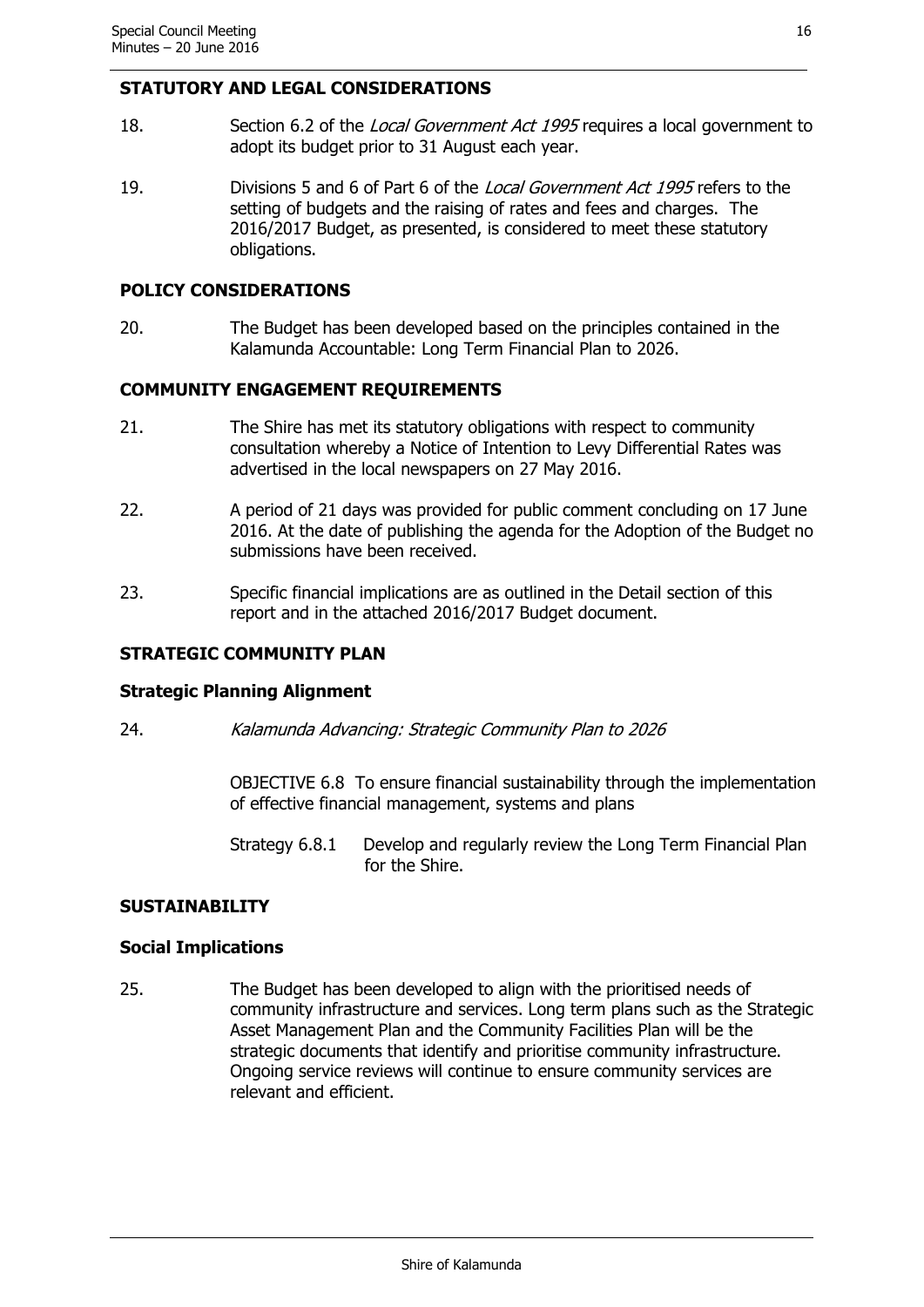# **Economic Implications**

- 26. The Budget has been developed to align with the economic implications occurring in the Shire. The Budget addresses the ongoing development of future industrial land in Forrestfield, as well as land development opportunities throughout the Shire and also provides support to the Kalamunda Chamber of Commerce and the tourism industry.
- 27. The Local Planning Strategy will guide development within the Shire over the next 20 years.

# **Environmental Implications**

28. The Budget has been developed to align with the environmental priorities outlined in the Shire's Strategic Plan. Funding has been allocated for a range of environmental initiatives within the operating program. An Environmental Reserve was established and additional funds from proceeds of land sales have been set aside to fund a greater level of environmental initiatives.

# **RISK MANAGEMENT CONSIDERATIONS**

| 29. | <b>Risk</b>                                                                                | <b>Likelihood</b> | Consequence | Rating | <b>Action / Strategy</b>                                                                                                                                                                                                                                                                                                                                                                                               |
|-----|--------------------------------------------------------------------------------------------|-------------------|-------------|--------|------------------------------------------------------------------------------------------------------------------------------------------------------------------------------------------------------------------------------------------------------------------------------------------------------------------------------------------------------------------------------------------------------------------------|
|     | Declining<br>economy<br>adversely<br>impacts<br>capacity of<br>Ratepayers<br>to pay rates. | Possible          | Major       | High   | Monthly management<br>reports are reviewed by<br>the Shire.<br>Debt collection strategies<br>are in place to assist<br>ratepayers manage their<br>debts to the Shire.                                                                                                                                                                                                                                                  |
|     | Under-<br>statement of<br>capital works<br>program.                                        | Possible          | Major       | High   | <b>Improved Asset</b><br>Management procedures<br>to ensure that project<br>designs are well costed<br>prior to implementation.<br>If revised costings are<br>higher than budgeted, the<br>project budget could<br>either be varied at budget<br>review from internal<br>savings to allow for<br>project to progress if<br>determined critical to the<br>community, deferred to<br>the following year or<br>cancelled. |
|     | Non-<br>compliance<br>with<br>Financial<br>Regulations                                     | <b>Unlikely</b>   | Major       | Medium | The budget report is<br>scrutinised by the Shire's<br>Governance and Internal<br>Audit departments to<br>ensure that all statutory<br>requirements are met.                                                                                                                                                                                                                                                            |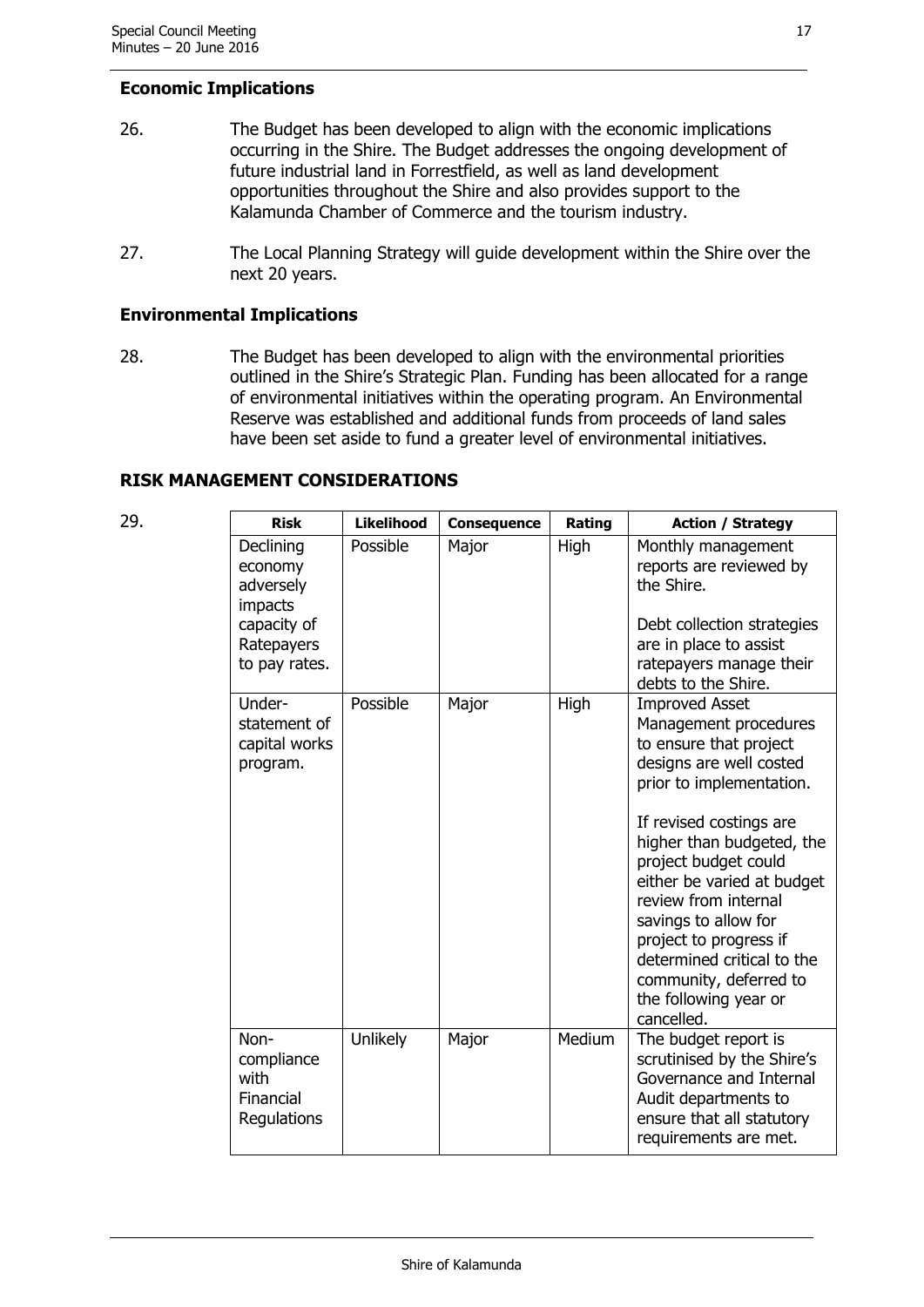#### **OFFICER COMMENT**

- 30. The 2016/2017 Budget continues to reflect the decision taken by the Council in 2009 to address the issue of the historic under funding of asset maintenance and renewal. It continues the objective of delivering a responsible budget that enables further improvements to the Shire's financial ratios. A dedicated reserve called the Asset Enhancement Reserve has been created in 2015/2016 to allow the Shire to reduce the infrastructure gap.
- 31. The 2016/2017 Budget has been guided by the LTFP. The Plan provides a blueprint for effective long term financial planning which is in alignment with the Department of Local Government and Communities Integrated Planning Framework.
- 32. Following three years of significant growth in capital works projects which resulted in a depletion of the Shire's Reserves in 2011/2012, the Shire implemented its alternative funding strategy to develop and sell land assets. The Shire has been able to transfer significant proceeds to the Land and Property Reserve through the course of the past three years. The Shire is ensuring this work continues and has reflected this in the LTFP. However, for 2016/2017 there are no sales budgeted in light of the saturated housing market allowing for further development of the sites targeted.
- 33. Continued cash flow management will be crucial in 2016/2017 to ensure the Shire's Reserves are maintained. The Shire will ensure its operating income growth continues to exceed cash operating expenditure by closely monitoring and managing activities and programs.
- 34. The Councillor fees and allowances for 2016/2017 have been set in accordance with the Salaries and Allowances Tribunal determination of 12 April 2016.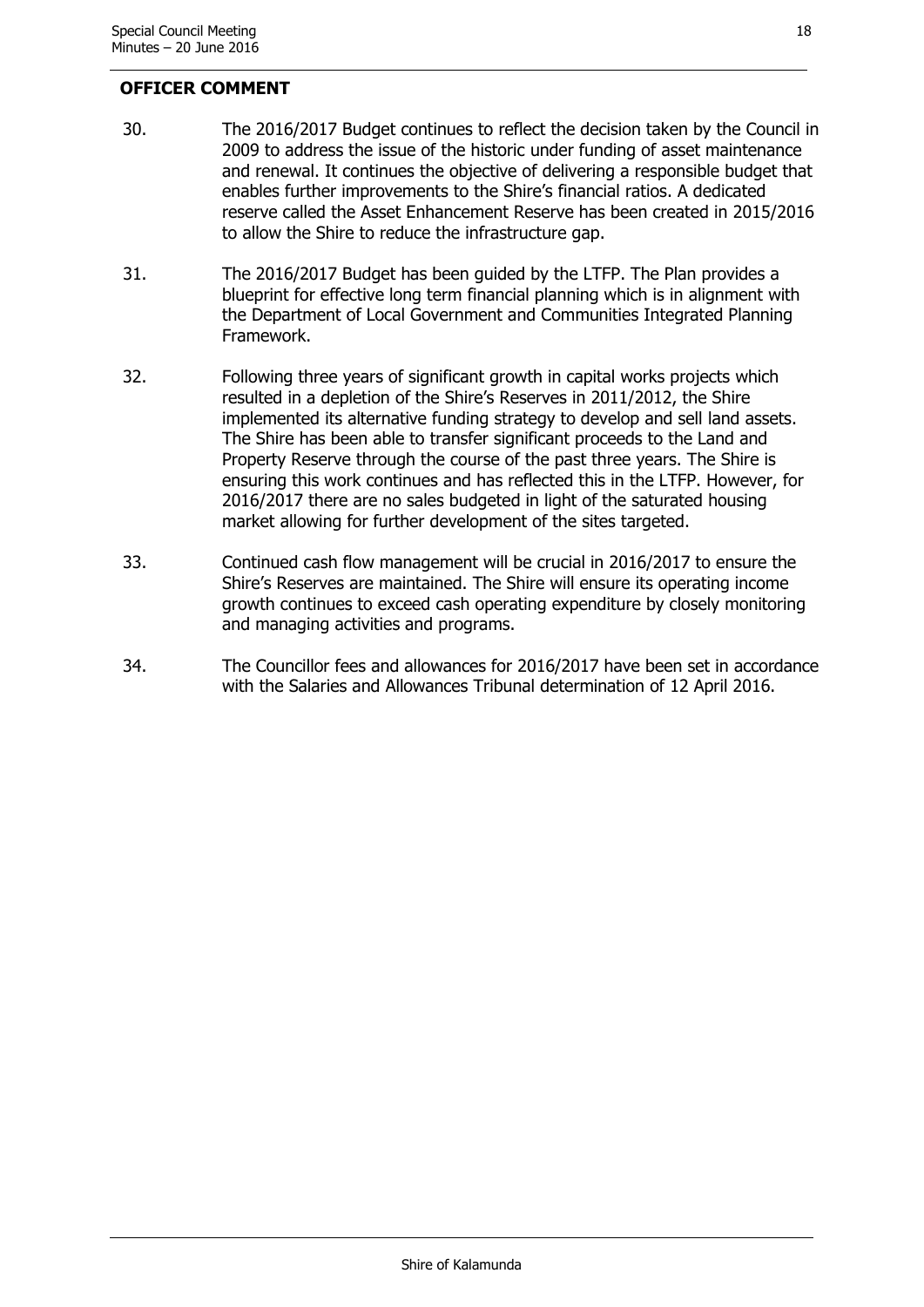#### **2016/2017 BUDGET RECOMMENDATIONS**

## **PART 1 – Councillor Fees and Allowances for 2016/2017**

#### **Voting Requirements: Absolute Majority**

#### RESOLVED (SCM 98/2016)

That Council:

1. Pursuant to Section 5.99 of the Local Government Act 1995 and Regulation 34 of the Local Government [Administration] Regulations 1996 adopts the following annual fees for the payment of Councillors in lieu of individual meeting attendance fees:-

| <b>Shire President</b> | \$30,841 |
|------------------------|----------|
| <b>Councillors</b>     | \$23,000 |

2. Pursuant to Section 5.99A (b) of the Local Government Act 1995 and Regulations 34A and 34AA of the Local Government [Administration] Regulations 1996, adopts the following annual allowances:-

> Telecommunications, Communication and Technology Allowance \$3,500 Travel Allowance **\$50**

3. Pursuant to Section 5.98 (5) (b) of the Local Government Act 1995 and Regulation 33 of the Local Government [Administration] Regulations 1996, adopts the following annual local government allowance to be paid in addition to the annual meeting allowance:-

Shire President  $$62,727$ 

4. Pursuant to Section 5.98 (A) of the Local Government Act 1995 and Regulation 33A of the Local Government [Administration] Regulations 1996, adopts the following annual local government allowance to be paid in addition to the annual meeting allowance:-

Deputy Shire President  $$15,682$ 

- Moved: **Cr John Giardina**
- Seconded: **Cr Michael Fernie**
- Vote: **For Against Cr Michael Fernie Cr Sue Bilich Cr John Giardina Cr Geoff Stallard Cr Allan Morton Cr Brooke O'Donnell Cr Noreen Townsend Cr Simon Di Rosso Cr Tracy Destree Cr Andrew Waddell CARRIED / ABSOLUTE MAJORITY (9/1)**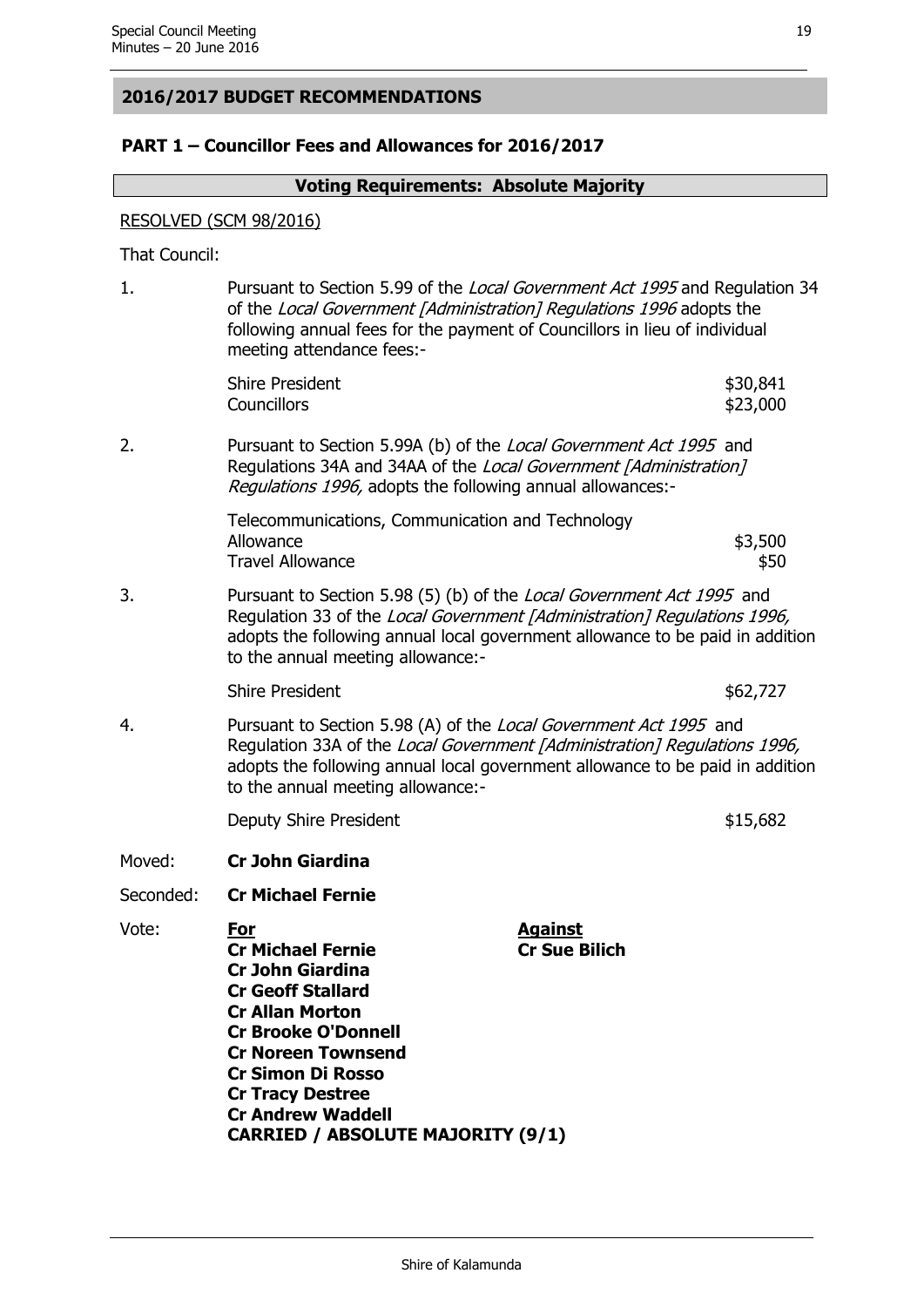# **PART 2 – Schedule of Fees and Charges for 2016/2017**

# **Voting Requirements: Absolute Majority**

#### RESOLVED (SCM 99/2016)

That Council:

- 1. Pursuant to Section 6.16 of the Local Government Act 1995, adopts the Hall Hire, Community Recreation Facilities Charges and Reserve Hire – Outdoor Activities Charges as per (Attachment 1).
- 2. Adopt the fees and charges for Regulatory and Other Services as per (Attachment 1).
- 3. Pursuant to Regulation 53 of the Building Regulations 2012, adopts a swimming pool inspection fee of \$38.
- 4. Pursuant to Section 6.51 of the Local Government Act 1995 and Regulation 70 of the Local Government [Financial Management] Regulations 1996, impose an interest charge of 11% on all rates and service charges including the refuse charge, Waste Avoidance and Resource Recovery Levy and swimming pool inspection fee that are not paid by the due date.
- 5. Pursuant to Section 6.45 of the Local Government Act 1995 and Regulation 67 of the Local Government [Financial Management] Regulations 1996, adopt an instalment administration charge where the owner has elected to the payment of rates and service charges through an instalment option by charging a:
	- (a) \$6 administration charge where a property owner elects to payment of rates and service charges on a two instalment option: or
	- (b) \$18 administration charge where a property owner elects to payment of rates and service charges on a four quarterly instalment option.
- 6. Pursuant to Section 6.45 of the Local Government Act 1995 and Regulation 68 of the Local Government [Financial Management] Regulations 1996, adopt an instalment interest charge where the owner has elected to the payment of rates and service charges through an instalment option by charging 5.5% as prescribed.
- Moved: **Cr Geoff Stallard**
- Seconded: **Cr Brooke O'Donnell**

Vote: **CARRIED UNANIMOUSLY / ABSOLUTE MAJORITY (10/0)**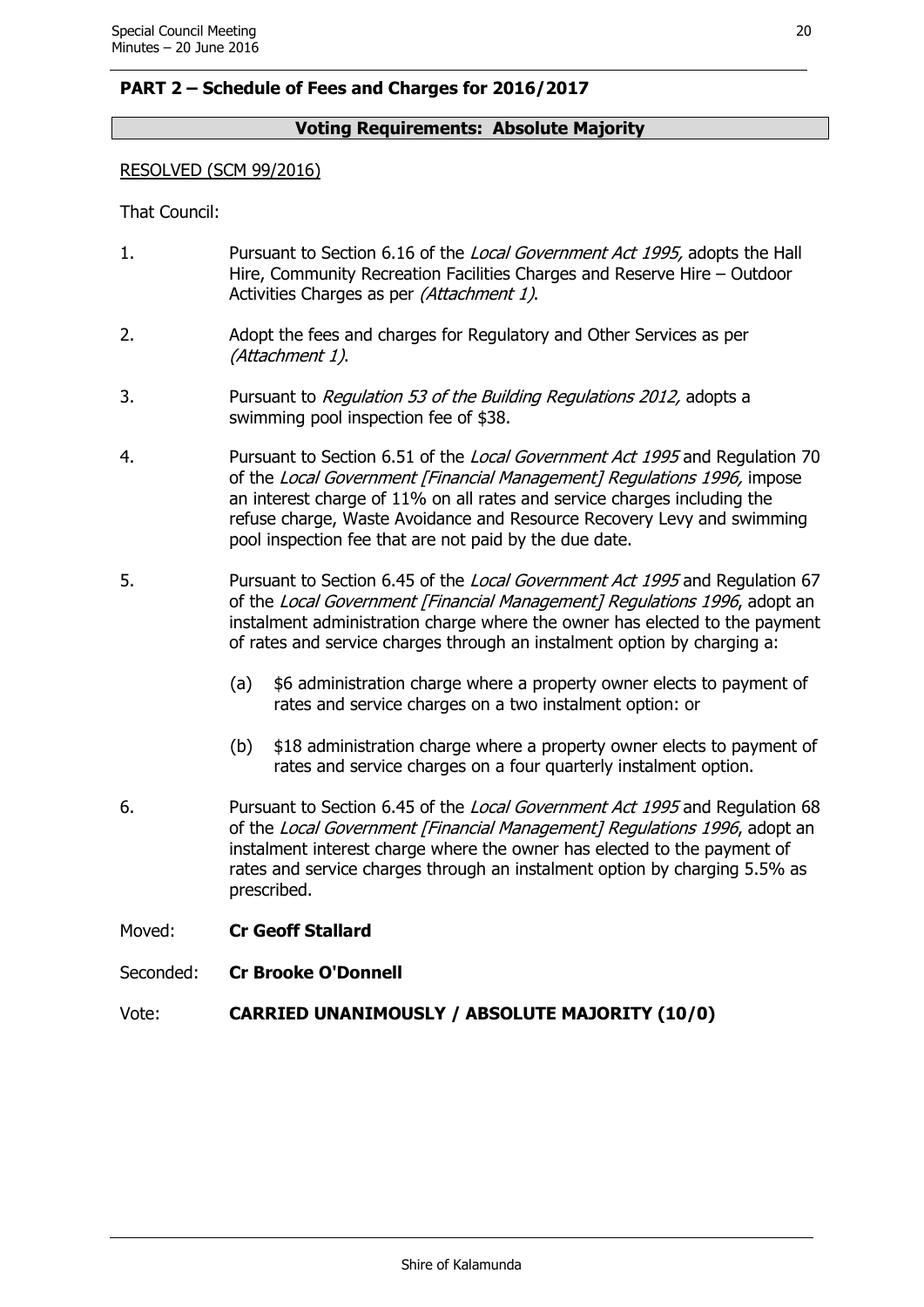# **PART 3 – Waste and Rubbish Charges for 2016/2017**

# **Voting Requirements: Absolute Majority**

#### RESOLVED (SCM 100/2016)

That Council:

1. Pursuant to Section 67 of the *Waste Avoidance and Resources Recovery Act* 2007, adopt the following charges for the removal and deposit of domestic and commercial waste:-

- i. Domestic / Commercial Service
	- a. Ordinary domestic collection/disposal service including kerbside recycling service to be set at \$510 and any additional general waste bin at \$610 or recycling bin at \$165
	- b. Eligible pensioners  $-$  a concession rate for the domestic collection/disposal service including kerbside recycling service of \$280. Additional services will be as specified above in (a).
	- c. Residential multi-unit and Residential other domestic collection/disposal service including kerbside recycling service to be set at \$485.
	- d. Residential multi-unit eligible pensioners a concession rate for the domestic collection/disposal service including kerbside recycling service of \$255.
	- e. Credit for residential properties who cannot access the skip bin service \$(38).
	- f. Commercial and Industrial collection and disposal of both general and recyclable waste service of \$960 and additional service for both general and recycling bin at \$1,175.
	- g. Community and sporting clubs collection and disposal of general waste will be \$1.38 per litre for a 120 Litre bin or \$0.28 for a 240 Litre recyclable waste bin.
	- h. Community Event collection and disposal of general waste will be \$185 for a 240 litre general Waste bin, \$103 for a 240 litre recycling waste bin and a \$107 additional fee for disposal of contaminated recycling waste bin.

#### ii. Walliston Transfer Station

The deposit of rubbish at Walliston Transfer Station and collection of specific items will be charged as follows:-

| Description - Resident charges only                          |        |  |
|--------------------------------------------------------------|--------|--|
| Collection of Whitegoods or Mattresses (up to 2 items) (non- |        |  |
| pensioner)                                                   | 22.50  |  |
| Collection of Whitegoods or Mattresses (up to 2 items)       |        |  |
| (pensioner)                                                  | 7.20   |  |
| Standard Car & Motor Cycle Tyre, each (maximum of 5/entry)   | 11.00  |  |
| Four Wheel Drive Tyre, each (maximum of 5/entry)             | 19.80  |  |
| Truck Tyres, each (maximum of 2/entry)                       | 29.90  |  |
| Compost Bin (including delivery)                             | 52.50  |  |
| Worm Farm (including Delivery)                               | 145.00 |  |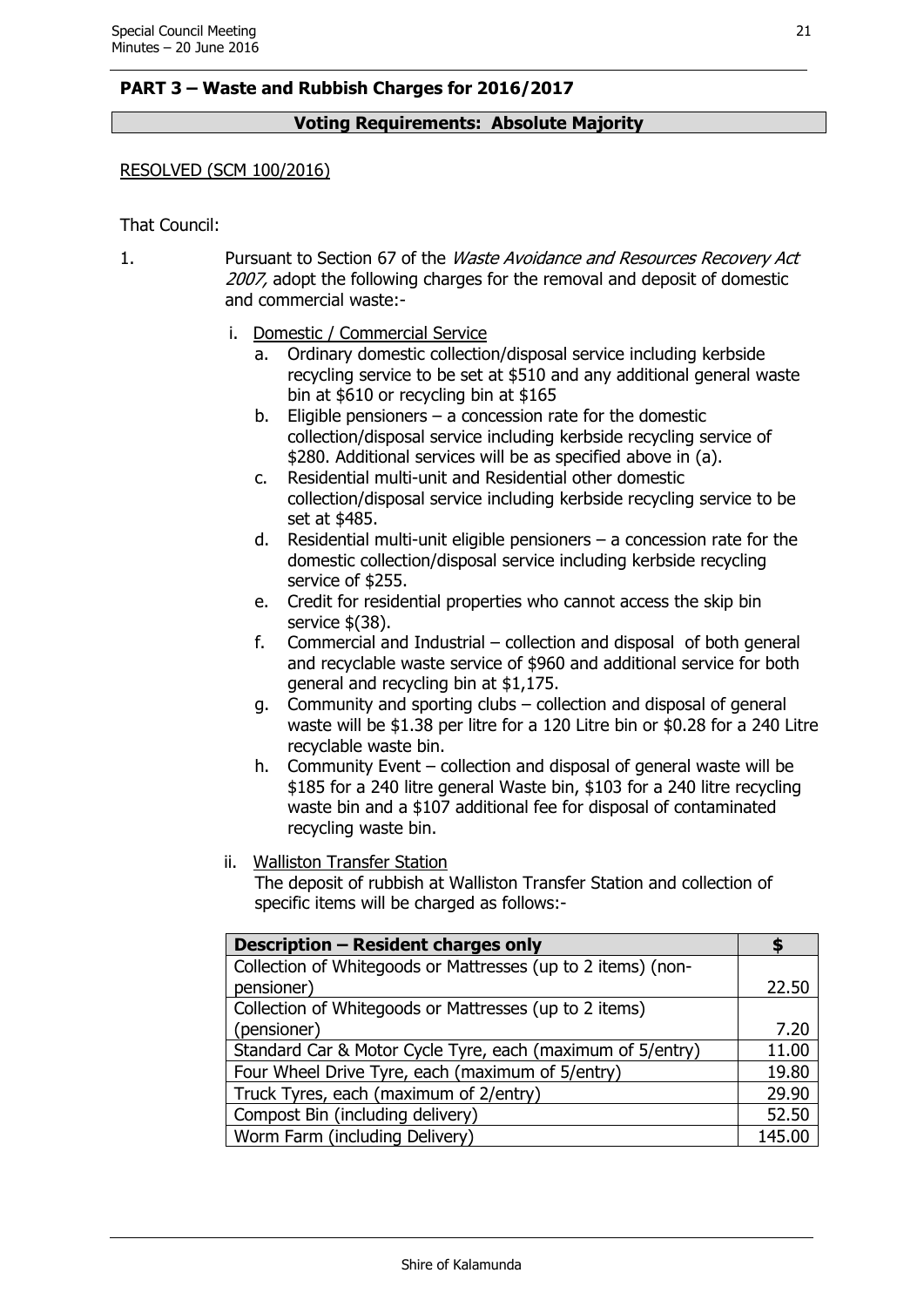| <b>Description - Non-Resident charges only</b>                |        |
|---------------------------------------------------------------|--------|
| Clean Greenwaste per tonne (minimum charge $0.5t = $21.50$ )  | 43.00  |
| Mixed Waste - Car/Station Wagon/Utes or Trailer only          | 60.90  |
| Mixed Waste - Vehicle & Trailer combination - up to 7 x 5, no |        |
| trucks                                                        | 108.00 |
| Mixed Waste $-$ small trucks up to 2 tonnes                   | 119.00 |
| Mattress disposal fee (max 5/entry)                           | 20.00  |
| Standard Car & Motor Cycle Tyre, each (maximum of 5/entry)    | 12.20  |
| Four Wheel Drive Tyre, each (maximum of 5/entry)              | 23.70  |
| Truck Tyres, each (maximum of 2/entry)                        | 35.20  |

- iii. Waste Avoidance and Resources Recovery Levy Adopt a levy of \$0.0004180 against the Property's GRV valuation as provided by Landgate.
- Moved: **Cr Noreen Townsend**
- Seconded: **Cr Geoff Stallard**

# Vote: **CARRIED UNANIMOUSLY / ABSOLUTE MAJORITY (10/0)**

#### **PART 4 – Municipal Fund Budget For 2016/2017**

#### **Voting Requirements: Absolute Majority**

#### RESOLVED (SCM 101/2016)

That Council:

1. Pursuant to the provisions of Section 6.2 of the Local Government Act 1995 and the Part 3 Local Government [Financial Management] Regulations 1996, adopt the Municipal Fund Budget as contained in (Attachment 3), Statutory Statements and Notes (including supplementary information) for the year ending 30 June 2017.

Moved: **Cr Geoff Stallard**

Seconded: **Cr Michael Fernie**

#### Vote: **CARRIED UNANIMOUSLY / ABSOLUTE MAJORITY (10/0)**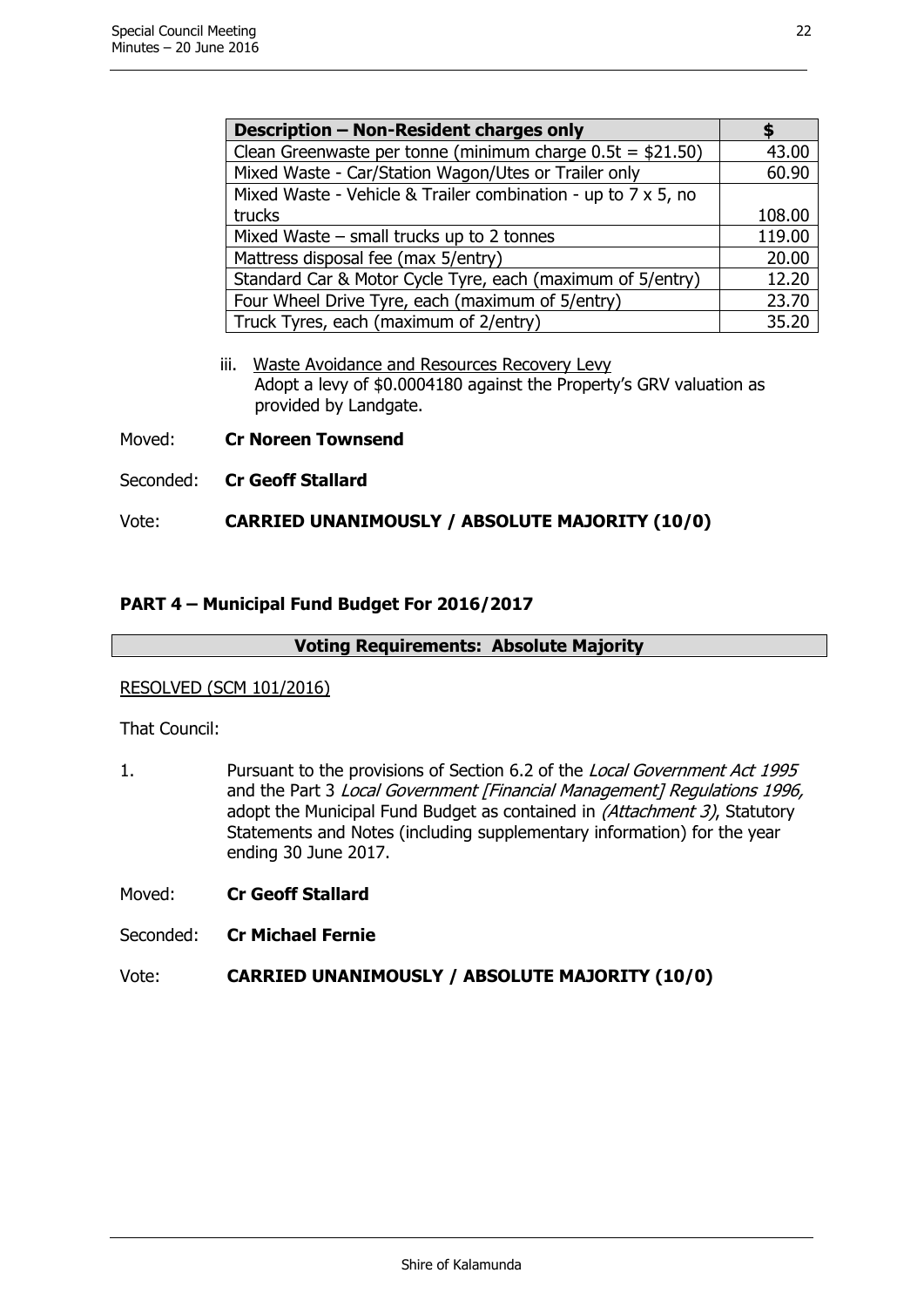# **PART 5 – General and Minimum Rates, Instalment Payment Arrangements and Incentives for Early Payments for 2016/2017**

# **Voting Requirements: Absolute Majority**

#### RESOLVED (SCM 102/2016)

That Council:

1. Pursuant to Sections 6.32, 6.33 6.34 and 6.35 of the Local Government Act 1995 impose the following differential general and minimum rates on Gross Rental and Unimproved Values adopted for the purpose of yielding the deficiency disclosed by the Municipal Fund Budget Attachment 2.

| 1.1 | <b>General Rates</b><br>General - Gross Rental Values (GRV)<br>Industrial/Commercial - GRV<br>Vacant Land - GRV<br>General - Unimproved Values (UV)<br>Commercial - UV                                                                                                            | 5.6892 cents in the dollar<br>6.2326 cents in the dollar<br>7.6125 cents in the dollar<br>0.3157 cents in the dollar<br>0.3729 cents in the dollar |
|-----|-----------------------------------------------------------------------------------------------------------------------------------------------------------------------------------------------------------------------------------------------------------------------------------|----------------------------------------------------------------------------------------------------------------------------------------------------|
| 1.2 | Minimum Rates<br>General - Gross Rental Values(GRV)<br>Industrial/Commercial - GRV<br>Vacant Land - GRV<br>General - Unimproved Values (UV)<br>$\bullet$<br>Commercial - UV                                                                                                       | \$865<br>\$1080<br>\$730<br>\$865<br>\$1080                                                                                                        |
| 1.3 | <b>Instalment Arrangements</b><br>Pursuant to Section 6.45 of the Local Government Act 1995 and<br>Regulation 64(2) of the Local Government (Financial Management)<br>Regulations 1996, nominate the following due dates for the payment<br>of rates in full and by instalments:- |                                                                                                                                                    |
|     | Full payment                                                                                                                                                                                                                                                                      | 16 August 2016                                                                                                                                     |
|     | <b>Two Payment Option</b><br><b>First Payment</b><br>Second Payment                                                                                                                                                                                                               | 16 August 2016<br>17 December 2016                                                                                                                 |
|     | Four Payment Option<br><b>First Payment</b><br>Second Payment<br><b>Third Payment</b><br>Fourth (Final) Payment                                                                                                                                                                   | 16 August 2016<br>17 October 2016<br>16 December 2016<br>17 February 2017                                                                          |
| 1.4 | Incentives for Early Payment of Rates<br>Pursuant to Section 6.46 of the Local Government Act 1995, offers the<br>following incentive prizes to ratepayers who have paid their rates in<br>full.                                                                                  |                                                                                                                                                    |

- 8 cash prizes of \$1,000 donated by the Shire of Kalamunda.
- 1 cash prize of \$1,000 donated by the Commonwealth Bank of Australia.
- 1 \$500 passbook account donated by the Bendigo Bank Forrestfield & High Wycombe Community Bank.
- 2 double passes to concert preformed and donated by the Western Australian Symphony Orchestra.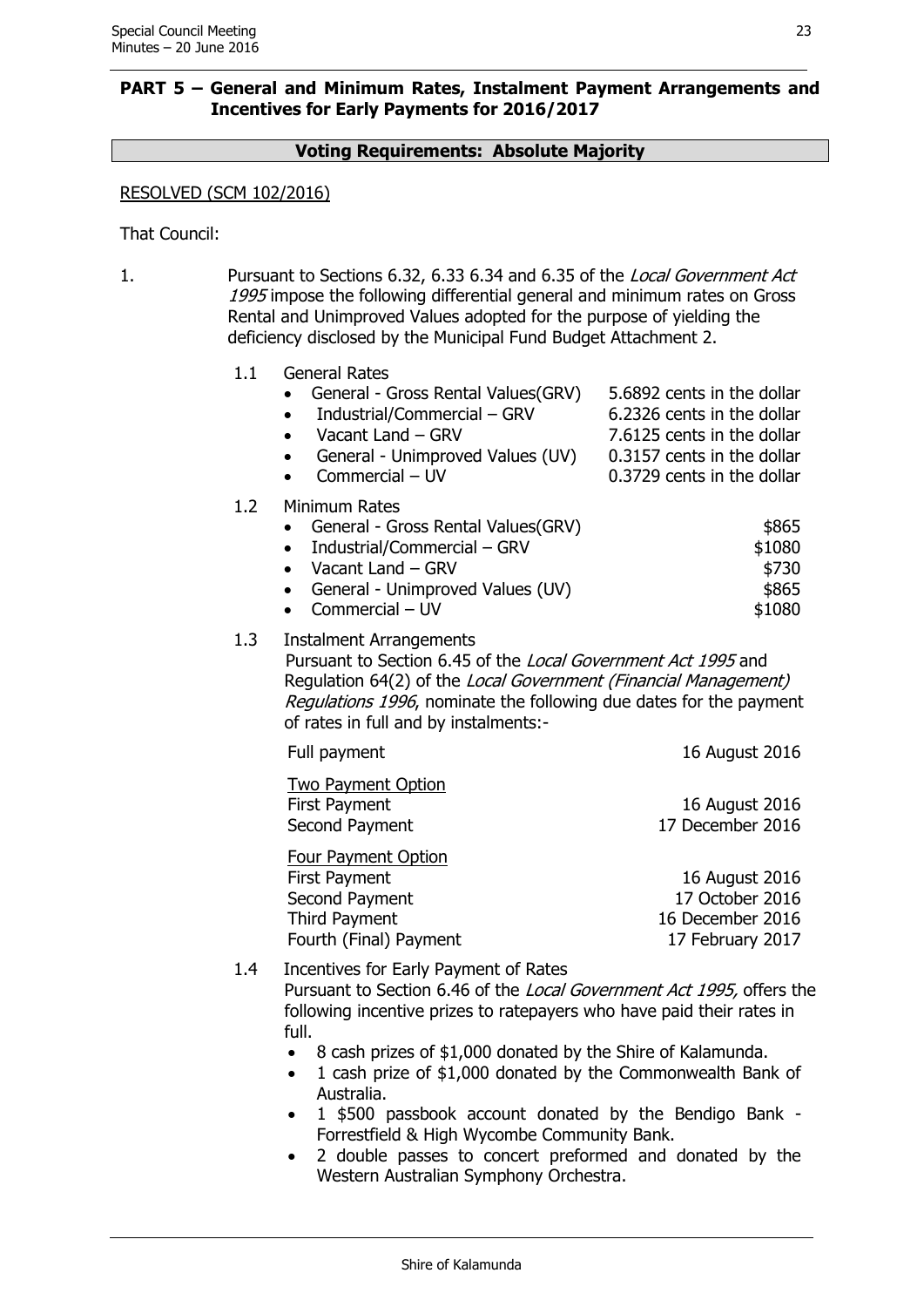Pursuant to Section 6.46 of the Local Government Act 1995, offers the following incentive prizes to ratepayers who register to receive their future rates notices electronically.

- 2 Samsung Galaxy TabA 8" 16GB WiFi Tablets
- 2 Apple iPad mini 2 16GB WiFi Tablets
- 5 Garmin Vivosmart HR Activity Trackers
- 1.5 Eligibility for inclusion in the rates incentive prize draw. That ratepayers who make rates payment in full by a week before the due date, being 9 August 2016, will be eligible for inclusion in the rates incentive prize draw.
- 1.6 Eligibility for inclusion in the eRates incentive prize draw. That ratepayers who register to receive future rates notices electronically a week before the due date of 9 August 2016, will be eligible for inclusion in the eRates incentive prize draw.
- 1.7 Eligibility of Elected Members and Staff to participate in rates incentive and eRates prize. That all Elected Members, staff of the Shire of Kalamunda and government bodies and their agencies be ineligible to be chosen as a winner of the early rate payment incentive or eRates prizes either as a sole or part owner of any property.

Moved: **Cr Brooke O'Donnell**

Seconded: **Cr Geoff Stallard**

Vote: **CARRIED UNANIMOUSLY / ABSOLUTE MAJORITY (10/0)**

# **PART 6 – Material Variance Reporting for 2016/2017**

#### **Voting Requirements: Absolute Majority**

#### RESOLVED (SCM 103/2016)

That Council:

1. In accordance with Regulation 34 of the Local Government (Financial Management) Regulations 1996, and AAS 5 set the material variance level to be used in statements of financial activity in the year 2016/2017 for reporting variances at 10% or \$50,000, whichever is the greater.

Moved: **Cr Noreen Townsend**

Seconded: **Cr Geoff Stallard**

Vote: **CARRIED UNANIMOUSLY / ABSOLUTE MAJORITY (10/0)**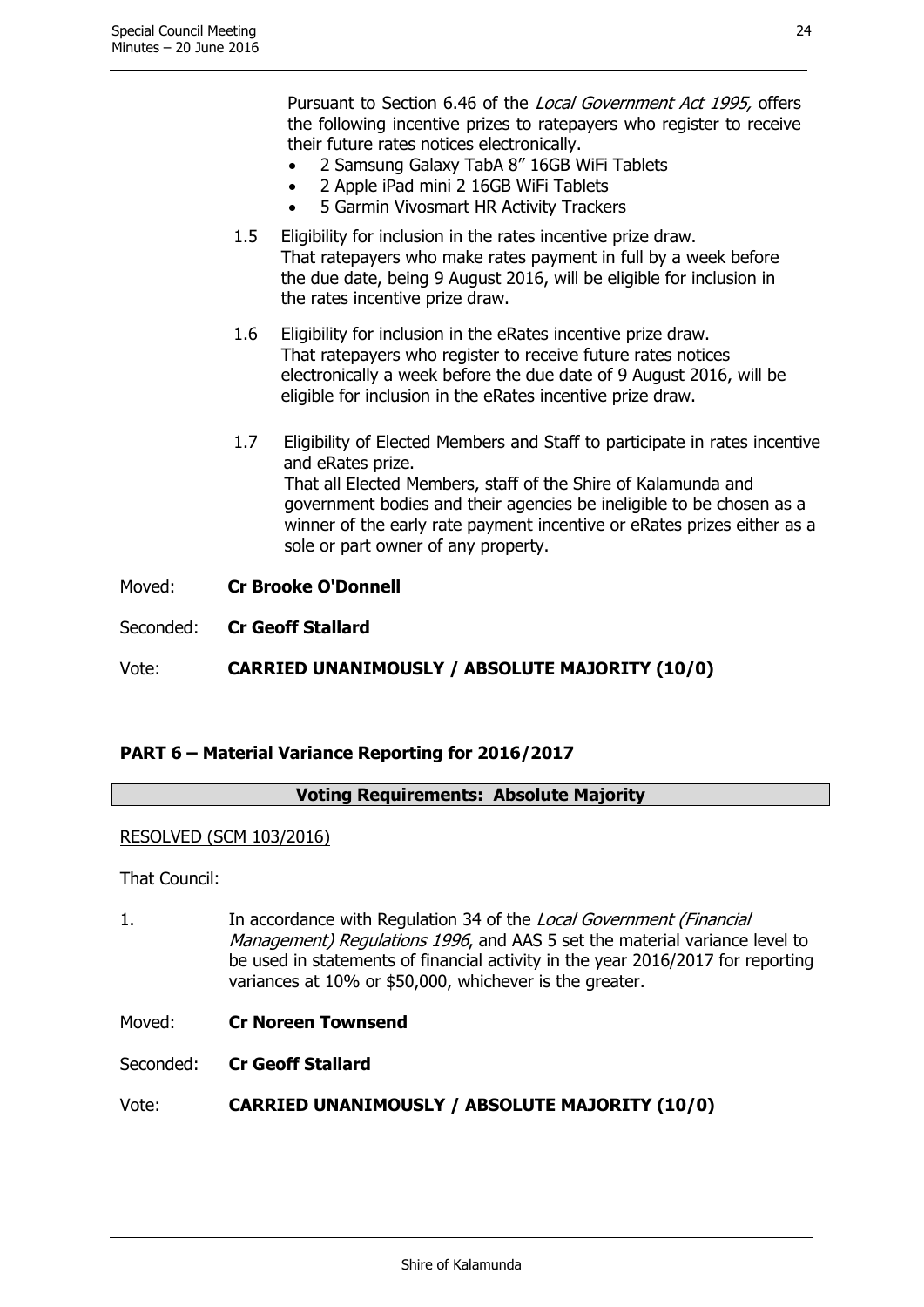# **PART 7 – Capitalisation Threshold 2016/2017**

# **Voting Requirements: Absolute Majority**

#### RESOLVED (SCM 104/2016)

That Council:

1. Adopt a capitalisation threshold of \$30,000 for Information Technology Software and \$3,000 for all other assets.

Moved: **Cr Michael Fernie**

Seconded: **Cr Geoff Stallard**

Vote: **CARRIED UNANIMOUSLY / ABSOLUTE MAJORITY (10/0)**

# **PART 8 – Proposal to Borrow Loan Funds**

#### RESOLVED (SCM 105/2016)

| <b>Voting Requirements: Absolute Majority</b> |                                                                                                                                                               |  |
|-----------------------------------------------|---------------------------------------------------------------------------------------------------------------------------------------------------------------|--|
| That Council:                                 |                                                                                                                                                               |  |
|                                               | Pursuant to S6.20(1) of the <i>Local Government Act 1995</i> , proposes to borrow<br>\$500,000 to allow for technical studies in the Forrestfield North area. |  |
| Moved:                                        | <b>Cr Noreen Townsend</b>                                                                                                                                     |  |

Seconded: **Cr Geoff Stallard**

Vote: **CARRIED UNANIMOUSLY / ABSOLUTE MAJORITY (10/0)**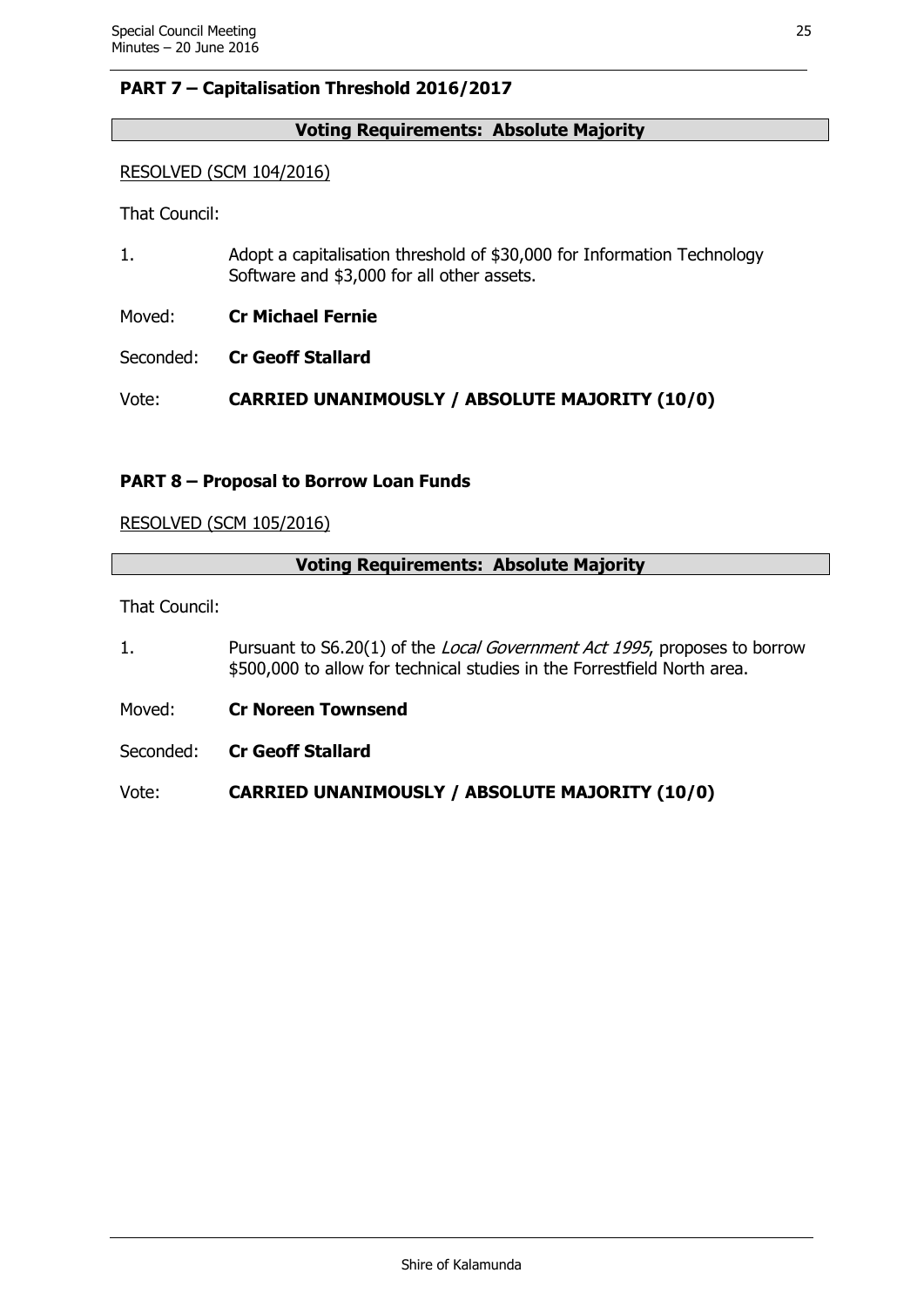# **Attachment 1**

Schedule of Fees and Charges – Community Facilities - 2016/2017 and Charges – Statutory and Regulatory Charges 2016/2017

[Click HERE to go directly to the document](http://www.kalamunda.wa.gov.au/files/b8955b9a-27e4-4477-8b46-a62700e2c760/Item-7-Att-1-SCM-20-June-2016.pdf)

## **Attachment 2**

2016/2017 Statutory Budget

[Click HERE to go directly to the document](http://www.kalamunda.wa.gov.au/files/f9c3f7e8-9514-4014-9dd8-a62700e2f05b/Item-7-Att-2-SCM-20-June-2016.pdf)